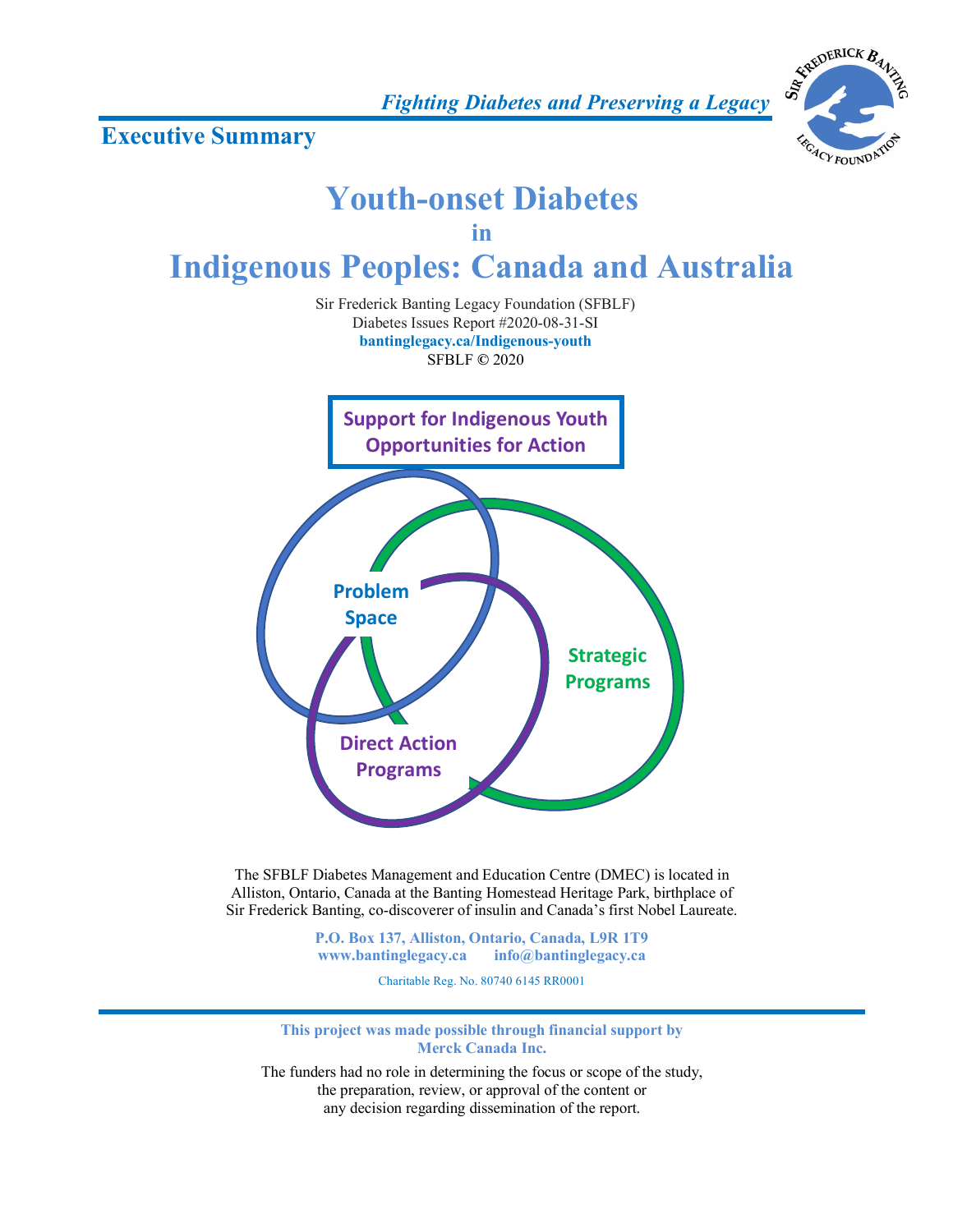# **Executive Summary - Contents**

| <b>Introduction</b>                                                                         | <b>PAGE</b>    |
|---------------------------------------------------------------------------------------------|----------------|
| <b>SFBLF Mission</b>                                                                        | 3              |
| <b>SFBLF Research Focus &amp; Outcomes</b>                                                  | $\overline{3}$ |
| Acknowledgements                                                                            | $\overline{4}$ |
| Motivation, Goals & Scope                                                                   | 5              |
| <b>Key Findings - Summary</b>                                                               |                |
| <b>Problem Summary</b>                                                                      | $\overline{7}$ |
| <b>Findings Summary</b>                                                                     | 8              |
| What is Missing?                                                                            | 9              |
| <b>Opportunities for Action</b>                                                             |                |
| Create a national strategic context for youth-onset diabetes                                | 10             |
| Set and enable key priorities                                                               | 10             |
| Enlist the help of the school system                                                        | 11             |
| Emulate successful approaches                                                               | 13             |
| <b>Appendices</b>                                                                           |                |
| A. SFBLF free tools and resources                                                           | 14             |
| B. 'Gold level' in-school support for students with diabetes                                | 15             |
| C. How schools could help with surveillance                                                 | 16             |
| D. Surveillance perspectives                                                                | 18             |
| E. Comparative Data - Canada and Australia                                                  |                |
| * Indigenous Demographics                                                                   | 19             |
| * Indigenous Support Organizations<br>* Questions we tried to answer about Indigenous Youth |                |
| F. Combined Risk Impact for Indigenous peoples                                              | 21             |
| G. Outreach List                                                                            | 22             |
|                                                                                             |                |

**NOTE:** The full report [62 pages] can be found at bantinglegacy.ca/indigenous-youth/ and includes the following Key Findings - Detail plus the list of 59 References

| 1.0 Understanding Youth-onset diabetes           | 3.0 Indigenous Demographics - Can & Aus       |
|--------------------------------------------------|-----------------------------------------------|
| 1.1 Relative Severity of Youth-onset Diabetes    | 3.1 Population of Indigenous Peoples          |
| 1.2 Diabetes Risk Factors                        | 3.2 Youthful and Increasingly 'Urbanized'     |
| 1.3 Additional Risk Factors for Indigenous Youth | 3.3 Geographic Distribution                   |
| 1.4 Outcomes and Impact                          | 3.4 Languages                                 |
|                                                  | 3.5 Schools and Indigenous Youth              |
|                                                  |                                               |
| 2.0 Prevalence and the Surveillance Gap          | 4.0 Indigenous Diabetes Programs - Can & Aus  |
| 2.1 Diabetes Prevalence in Indigenous Youth      |                                               |
| 2.2 Considering the Surveillance Gap             | 4.1 Indigenous-specific Support Organizations |
| 2.3 Surveillance Capability - Can & Aus          | 4.2 National and Regional Initiatives         |
| 2.4 What Data Elements are Required?             | 4.3 Diabetes at School - Comparative Status   |
|                                                  |                                               |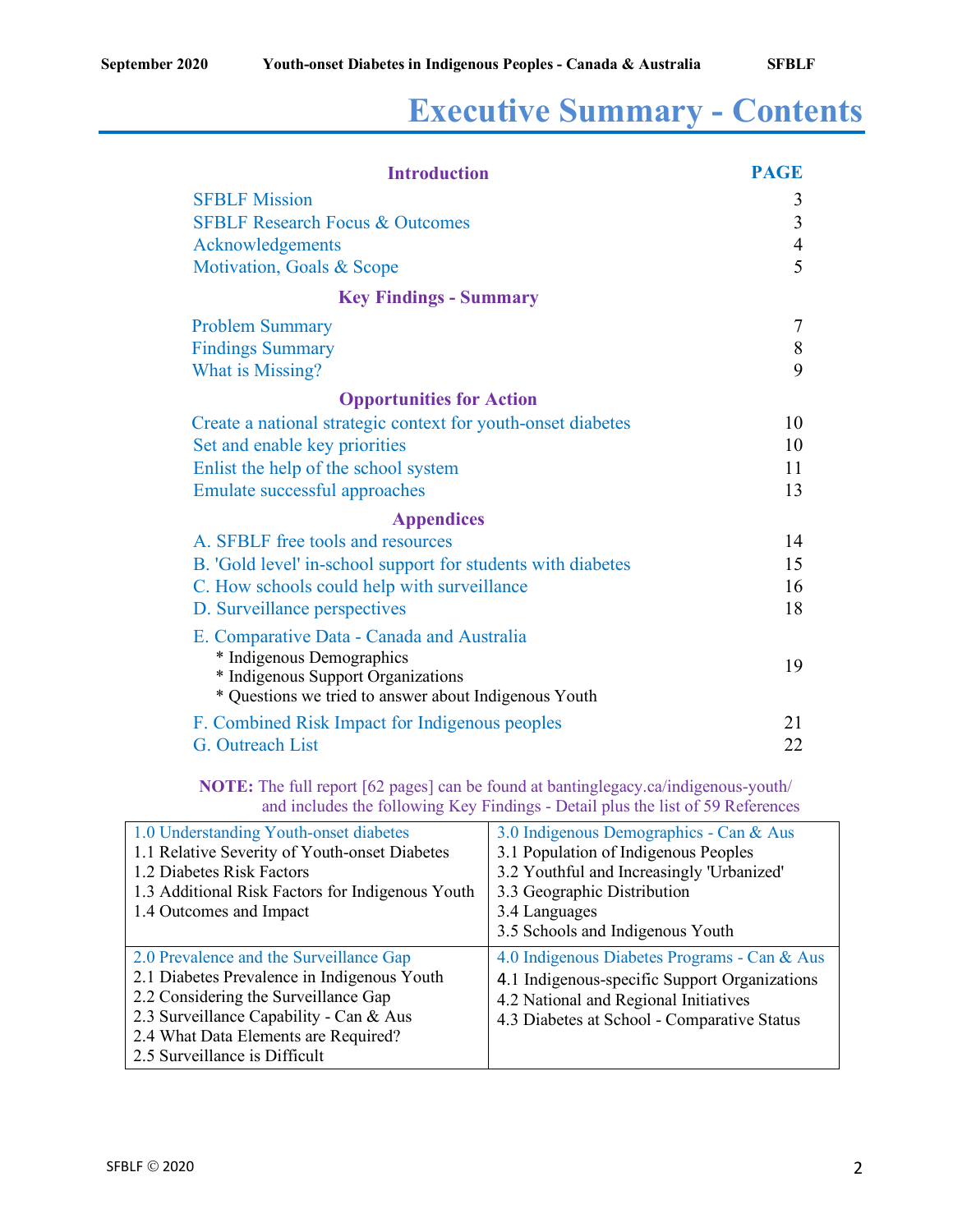# **SFBLF Mission**

## **SFBLF Mission and Programs**

#### *Fight Diabetes and Preserve a Legacy.*

SFBLF Diabetes Programs are focused on youth and young adults and the enablers and resource allocation decision-makers who support them.

Reducing the risks of youth-onset Type 2 diabetes and diabetes-related complications in Type 1 and Type 2 diabetes; helping to mitigate the in-school challenges faced by youth with diabetes; and their often daunting 'transition' from paediatric to adult healthcare are key priorities.

Programs are delivered via classroom activities and events at the historic birthplace of Sir Frederick Banting; and online through e-Learning, tutorials and risk assessment tools.

#### **SFBLF**

- \* A registered Canadian charitable organization federally incorporated as an NFP.
- \* An all-volunteer Board supported by a Program Director, Advisory Board, Diabetes Outreach team, collaborative partners nationally and internationally, other volunteers and donors.

# **SFBLF Research & Outcomes**

#### **Research Focus**

This Report is a product of the SFBLF Summer Intern Research program. [bantinglegacy.ca/research]

It is the seventh research initiative by SFBLF since mid-2014 to help in the fight against diabetes with a focus on youth in response to challenges arising from the:

- \* need to resolve the relative absence of surveillance data for diabetes in youth;
- \* increasing appearance of mental illness comorbidities with diabetes in youth;
- \* need for increased awareness and early intervention to reduce risk and help prevent or delay youth-onset Type 2 diabetes and complications for both Type 1 and Type 2;
- \* need for broader implementation of in-school support systems for students with diabetes;
- \* need for improved transition processes to ensure continuity of care for youth with diabetes.

#### **Included in our annual issues reports are selected comparisons with Australia, USA and UK where applicable and available.**

### **Research Outcomes**

Insights gained from results of the Intern Research Program are shared widely and have led to development of new SFBLF programs, online assessment tools, e-Learning courses and short tutorials and where practical, advocacy initiatives directed at others with greater resources and broader expertise.

#### **SFBLF Diabetes Management and Education Centre (DMEC)** is located in

Alliston, Ontario, Canada at the 107-acre Banting Homestead Heritage Park (BHHP), birthplace of Sir Frederick Banting, co-discoverer of insulin and Canada's first Nobel Laureate.

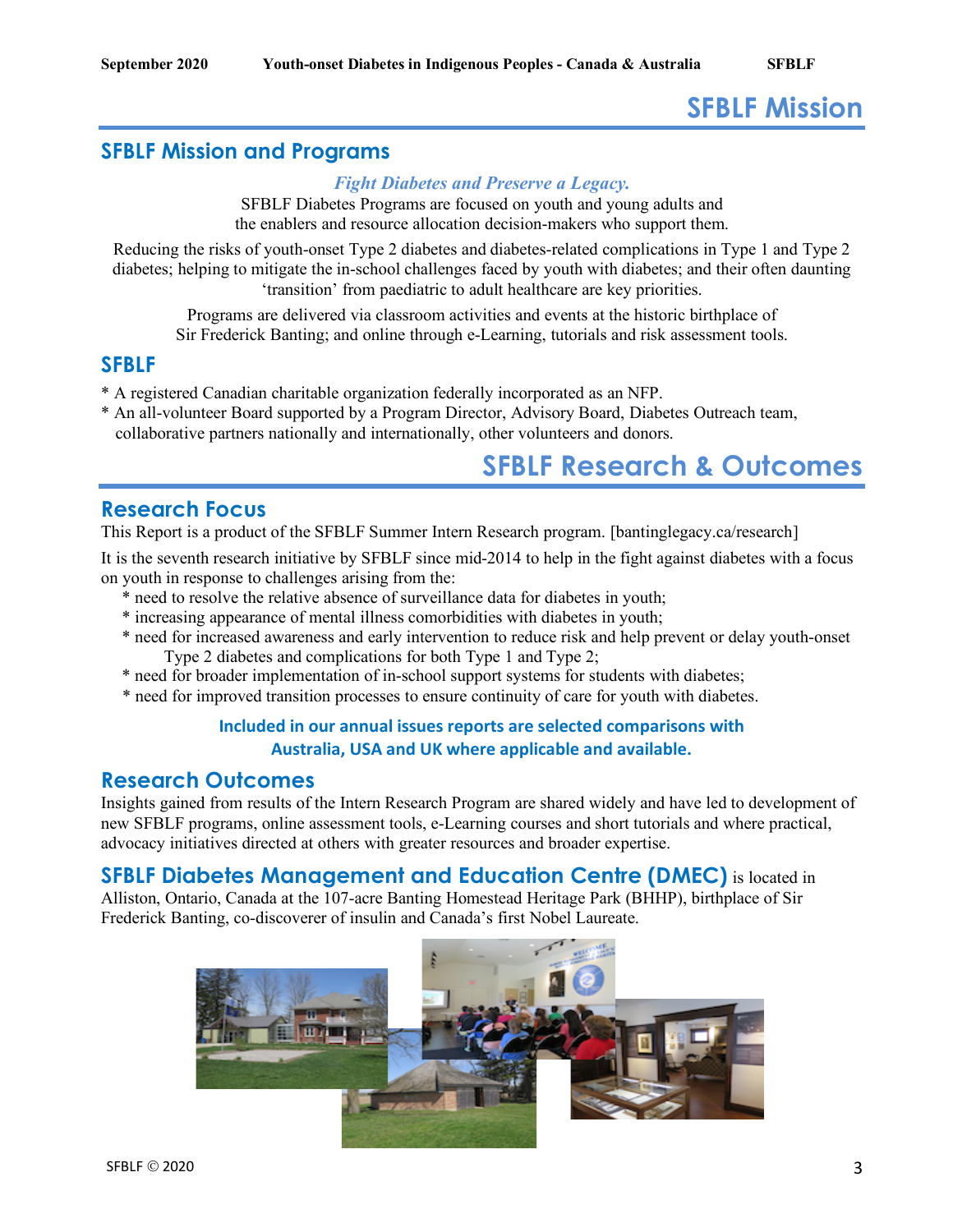# **Acknowledgements**

The Board of Directors of the Sir Frederick Banting Legacy Foundation (SFBLF) gratefully acknowledge the contributors listed below.

## **Project Team**

#### **SFBLF Board:**

- \* Elisa Venier, MD, Family Physician, SFBLF Director: Project Lead & Intern Mentor
- \* David Sadleir, PhD., PEng., SFBLF President: Research & Report Synthesis **Research Interns:**
	- \* Katherine Morelli B.A., (2020) Mathematics, Minor Biology, McGill University
	- \* Michael Venier, BSc. Hon., (2019), Physics, McGill University
	- \* Hazen Enman, B.A. Hon., (year 2) English & Modern Languages, Oxford University

#### **Reviewers**

- \* Amy Hess-Fischl, MS, RDN, CDE, Teen Program, Kovler Diabetes Centre, University of Chicago, USA
- \* Karolyn Hardy-Brown, MD, Paediatrician, SFBLF Director
- \* Melinda Hazlett, MD, Paediatrician, SFBLF Director
- \* Trevor Hunt, MD, Paediatrician, SFBLF Director

## **Outreach Contacts**

Explorations for this report included direct outreach in both Canada and Australia to:

- \* Government agencies with a specific mandate to provide support to Indigenous Peoples.
- \* Indigenous leadership; individuals and key organizations
- \* University departments with an Indigenous-specific focus
- \* Research networks with an Indigenous focus, direct or indirect
- \* Researchers, analysts and selected authors of key papers

[The contact list is included here as Appendix F.]

Not all responded but we wish to thank all those who helped assemble key data and offered critique and advice.

#### **Selection of content included in the Report is the sole responsibility of SFBLF.**

**This project was made possible through financial support by Merck Canada Inc.**

The funders had no role in determining the focus or scope of the study, the preparation, review, or approval of the content or any decision regarding dissemination of the report.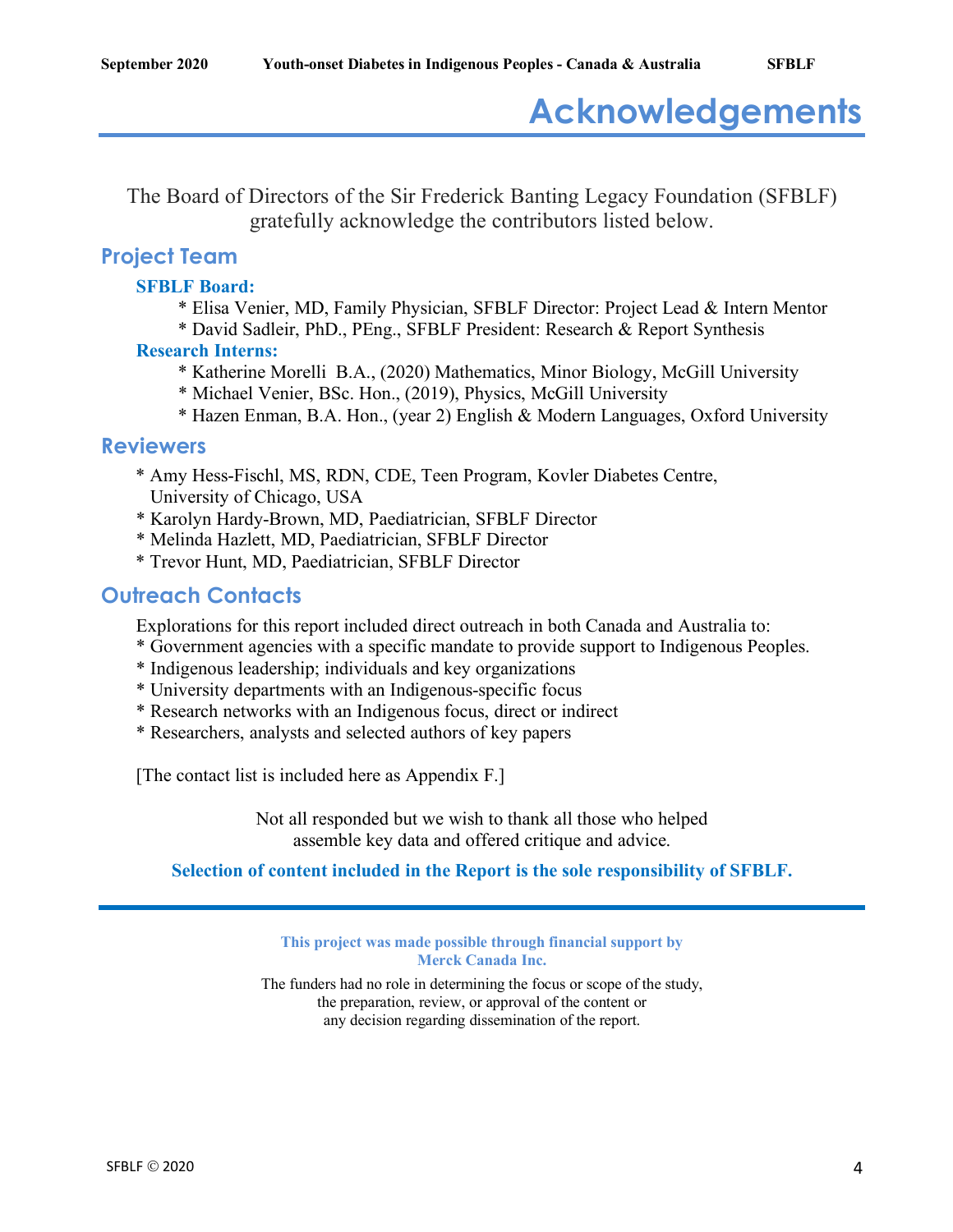# **Motivation, Goals and Scope**

## **Motivation**

To realize our Mission, SFBLF requires knowledge about youth-onset diabetes including "What is?" and the nature and scale of associated trends and context. One cannot manage or support effectively what cannot be measured.

## **Goals of this Report**

Shine a brighter light on the unique circumstances of youth-onset diabetes for Indigenous Peoples by:

- \* describing the current situation, with quantification where available;
- \* identifying needs and opportunities for supporting action by others who have greater capacity and expertise;
- \* identifying new content to support SFBLF program delivery;
- \* identifying new opportunities for development of support tools for Indigenous T1 and T2 youth;
- \* promoting action that will help improve the quality of life for Indigenous youth and their families; specifically, for Canada and Australia.

**Scope and Approach**

```
Indigenous Canada = First Nations, Métis and Inuit
Indigenous Australia = Aboriginal and Torres Strait 
                                Islanders 
Age ranges unless otherwise stated:
    * Child = 5 - 11* Adolescent = 12 - 19
    * 'Youth' = children & adolescents 5 - 19
```
The search (May 2019 - July 2020) included review of published reports, research papers and outreach to government departments (at the national, provincial, state, territory level) with responsibilities for serving Indigenous communities; university departments with a related interest; organizations with a specific relationship to Indigenous communities; and organizations with a national diabetes-advocacy mandate; professional medical organizations and children's hospitals.

Aspects of this Report draw on earlier SFBLF 'issues' Reports; specifically:

- \* *Youth Living with Diabetes and Comorbidities - Available Surveillance Data*, [including global perspectives and comparisons with Canada, Australia, United Kingdom and United States], (2017-09-01) bantinglegacy.ca/count-the-children
- \* *In-School Support for Students Living with Diabetes* [including comparisons with Canada, Australia, United Kingdom and United States], (2018-09-17) bantinglegacy.ca/in-school-support.

Draft segments of this Report were shared with colleagues in Canada, Australia and the United States for review and critique.

**Selection of content included in the Report is the sole responsibility of SFBLF.**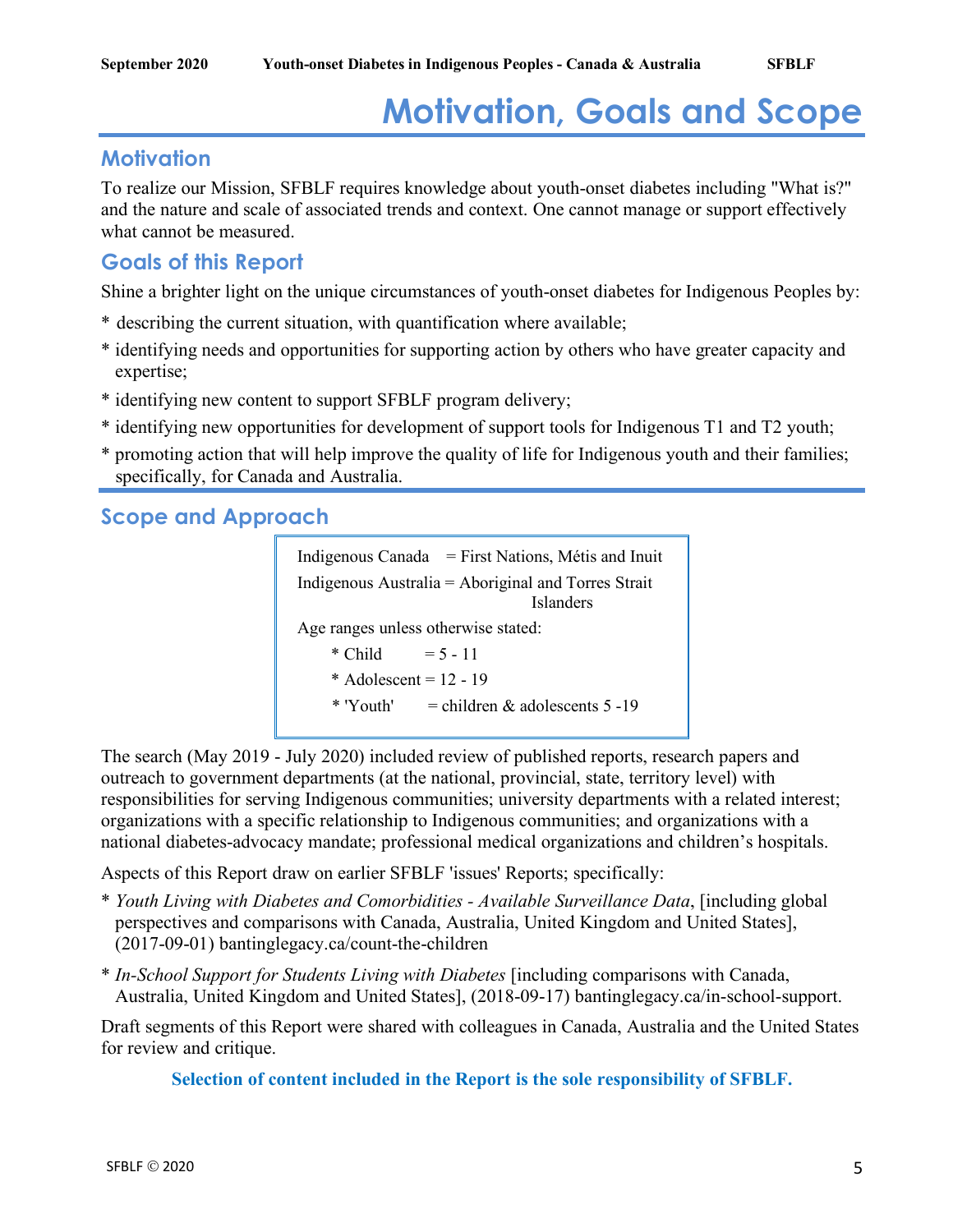## **Highlighted References**

There are hundreds of relevant papers and reports; many now somewhat dated (circa 2005 - 2015).

Of the 60 plus papers reviewed, the following contemporary publications are representative, especially helpful and together cite a valuable list of dozens of relevant references:

### **Canada**

- > Leung, Lawrence, *Diabetes mellitus and the Aboriginal diabetic initiative in Canada: An update review*, J Family Med Prim Care 2016 Apr-Jun; 5(2): 259-265
- > Institute of Health Economics. *Diabetes care and management in Indigenous populations in Canada: Summary report of a pan-Canadian policy roundtable*. Edmonton (AB): Institute of Health Economics; 2018.
- > First Nations Information Governance Centre, *National Report of the First Nations Regional Health Survey Phase 3: Volume One*, (Ottawa: 2018). Revised edition, July 2018.
- > Halseth, Regine, *The Prevalence of Type 2 Diabetes Among First Nations and Considerations for Prevention,* Feb 2019, National Collaborating Centre for Aboriginal Health, Prince George, BC.

#### **Australia**

- **>** Australasian Paediatric Endocrine Group guidelines: *Screening, assessment and management of type 2 diabetes mellitus in children and adolescents*, MJA 213 (10), 6 July, 2020
- > Titmuss, A., Maple-Brown, L., et al, *Emerging diabetes and metabolic conditions among Aboriginal and Torres Strait Islander young people*, MJA 210 (3), Feb 18, 2019
- > *Australian Government. Australian National Diabetes Strategy 2016-2020*.
- > Lee, A. S., S. Colagiuri, and J.R. Flack, *Successful implementation of diabetes audits in Australia: the Australian National Diabetes Information Audit and Benchmarking (ANDIAB) initiative*. Diabetic Medicine, 2018. 35(7): p. 929-936.
- > *Type 2 diabetes in Australia's children and young people: a working paper*. Diabetes Series no. 21. Cat. no. CVD 64. AIHW, Canberra, 2014 [Not recent but in the context of the search for improved surveillance, this paper is an exemplar.]

#### **Common**

- > King, Malcolm, Alexandra Smith and Michael Gracey *Indigenous health part 2: the underlying causes of the health gap,* , Lancet 2009; 374: 76 - 85 An in-depth description of the underlying causes of health disparities between Indigenous and non-Indigenous people. This paper is comprehensive and contains both a Canadian and Australian perspective with an extensive analysis of the impact of colonialism. The topics covered include Indigenous notions of health and identity; mental health and addictions; urbanization and environmental stresses; whole health and healing; and reconciliation.
- > Maple-Brown, L. J. and Denella Hampton, *Indigenous cultures in countries with similar colonisation histories share the challenge of intergenerational diabetes*, Comment, The Lancet, Vol 8, May 2020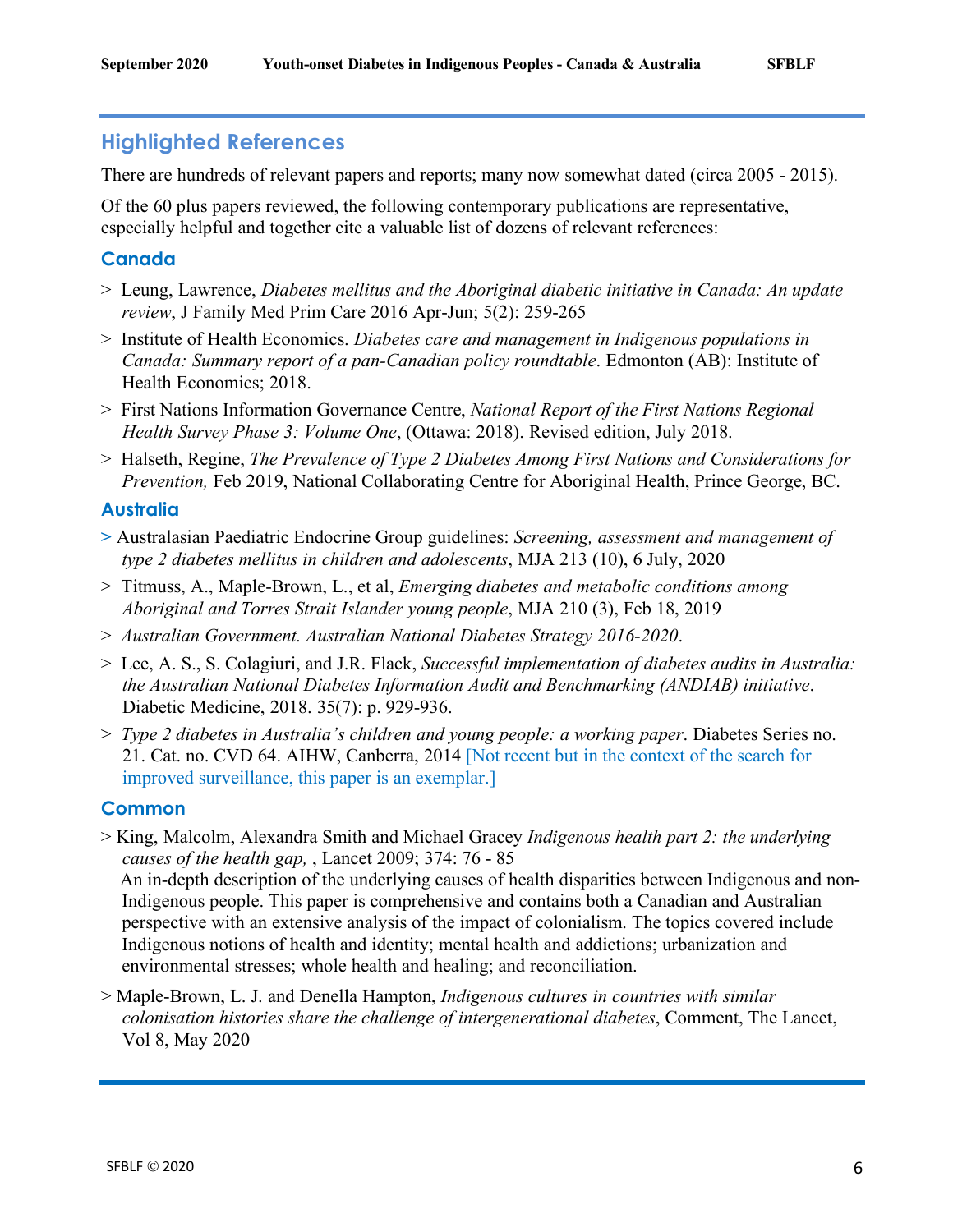# **Problem Summary**

*[The focus of this report is on Indigenous Youth but many of the findings included are equally applicable to all youth]*

# **Problem Summary**

## **For all youth**

- \* Youth-onset diabetes is rising globally; relatively more so for Type 2 than Type 1.
- \* Despite strong supporting evidence from many countries, the result cannot be quantified. A few countries do have well-established national processes for tracking the increasing prevalence of youth-onset diabetes.
- \* The global rise in youth-onset Type 2 is a relatively 'new' phenomenon with the result that there are gaps and imbalances in knowledge across the full spectrum of research, surveillance, prevention, diagnosis and treatment as compared to youth-onset Type 1.
- \* Youth-onset Type 2:
	- > is initially invisible and progressive; cell damage can be in progress at time of diagnosis
	- > is potentially more severe than youth-onset T1 and more severe than adult-onset T2
	- > is occurring at ever-younger ages.
	- > can be accompanied by comorbidities such as obesity, hypertension and mental disorders; bi-directional causal relationships can exist between/among these conditions
	- > increasingly is proving unresponsive to diet, exercise and oral medication and may also require insulin.
- \* School age youth with diabetes may spend as much as 40 hours per week in school and in transit to school. They need special accommodations to help manage their diabetes, be safe at school and enjoy a full learning experience.
- \* Managing diabetes requires constant vigilance, day-in and day-out. Ensuring continuity of care for any chronic disease is a major challenge in most countries. If comorbid conditions exist, the challenge is greater, usually requiring a multi-disciplined team; not an easy requirement for rural and remote communities. Youth with diabetes and their families need early help to prepare for transition to adult healthcare.

## **Additional factors affecting indigenous youth**

- \* Historic colonialism, geographic remoteness and a broader view of 'health and wellness' have combined to:
	- > increase diabetes risk
	- > produce much higher diabetes prevalence 3 to 7 times or higher
	- > add complexity for healthcare delivery
- \* Age of onset for Type 2 is even younger in indigenous youth than for non-indigenous
- \* The growing youth cohort means increasing numbers 'at risk' for Type 2 diabetes
- \* The negative impact of youth-onset diabetes is much greater, both in scale and intensity, for indigenous youth compared to non-indigenous.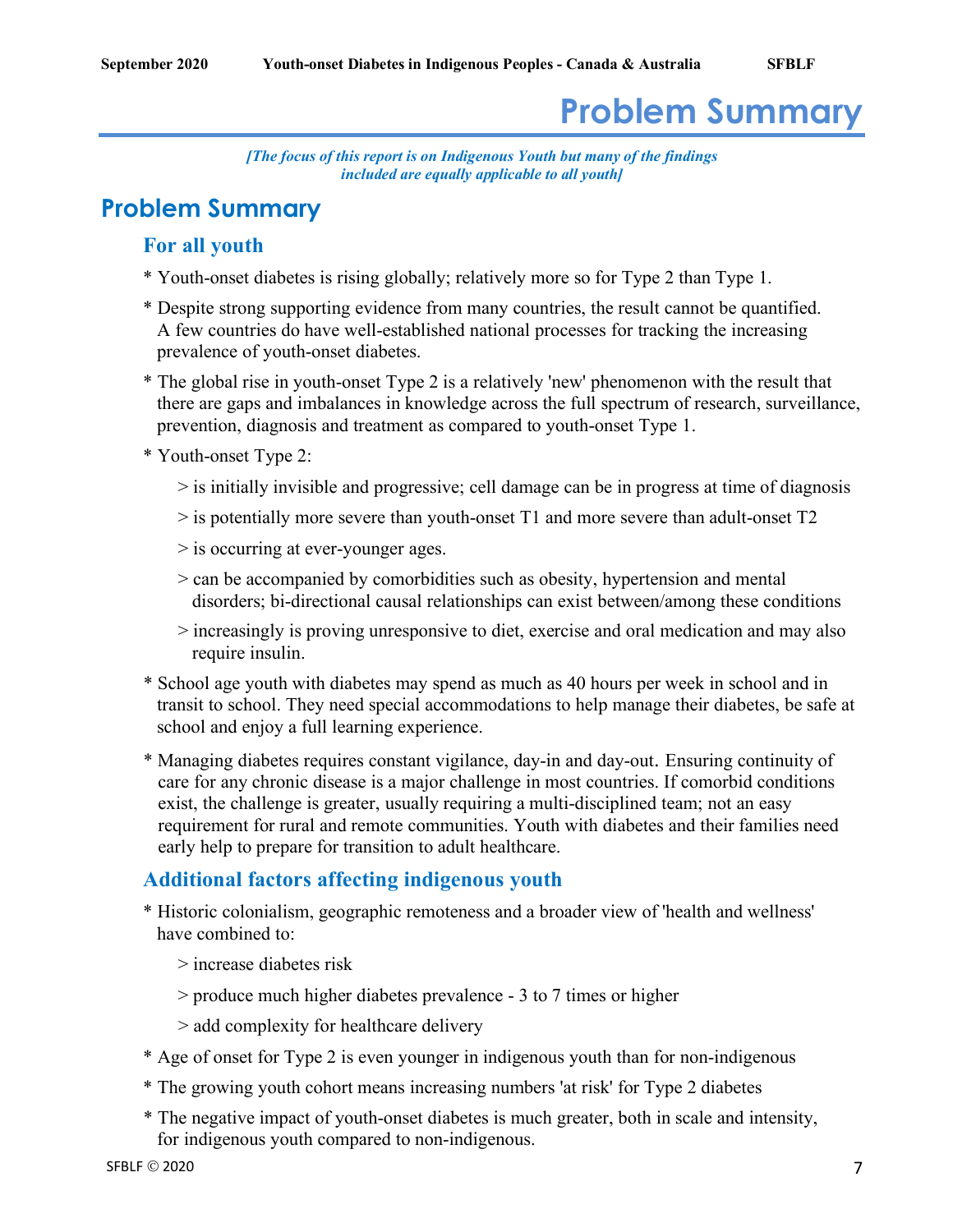## **Understanding the needs of, and providing support for, Indigenous youth are multi-faceted, daunting and continuing challenges**



The full Report illustrates the daunting complexity associated with Youth-onset diabetes in general and for Indigenous Youth in particular. [bantinglegacy.ca/Indigenous-youth]

The Report also illustrates that despite this complexity, in both Canada and Australia, hundreds of worthy projects, studies and programs have been undertaken, completed, remain in progress or are planned. The positive outcomes from all that effort are very substantial. The 'collective capability' is formidable.

Yet, after several decades of progress, the 'Problem' as summarized above remains.

Encouraging 'more of the same' is part of the necessary actions. But, serious problems require serious and sustained overall leadership to resolve.

If one had unlimited funds and the requisite people resources:

- > Where would one 'start' in a quest to remove the shortfalls reflected in that 'problem space'?
- > Are there key impediments that, if removed, would facilitate 'better' and 'faster' effectiveness and increase positive health impact for all involved?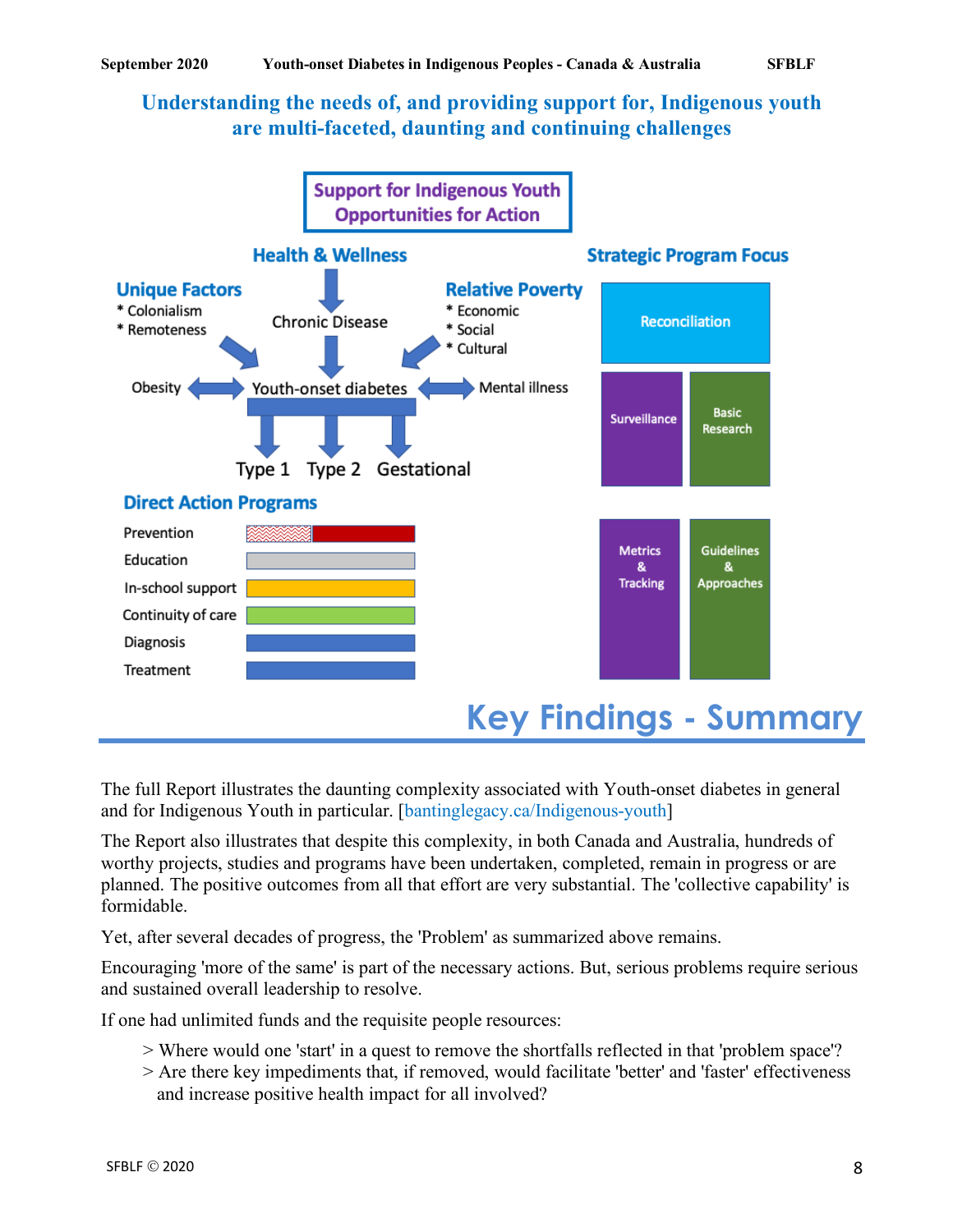To be sure, more investment and a lot of it is required. Funding alone, however, will not achieve the required outcomes. Hundreds of millions have been spent in both Canada and Australia; continue to be spent; and funding commitments for some programs are being increased frequently.

Positive support exists across a wide spectrum but despite that, major gaps remain.

[App. E. includes a sample list of support organizations in both countries]

## **A. There are Gaps in Capability and Knowledge**

- 1.0 Absence of youth-onset diabetes surveillance = a global knowledge gap [App. D. includes a Canadian example and list of involved organizations in both countries]
- 2.0 Data, essential for rational healthcare resource allocation, are incomplete, inconsistent or nonexistent.

[App. E. includes an assessment of relative data availability in both countries]

## **B. Unique Factors Increase the Challenges**

- 3.0 Three added unique factors affect diabetes prevalence in Indigenous Peoples: \* Colonialism \* Geographic remoteness \* Broader perception of 'health and wellness' [App. F. provides a summary chart illustrating the combined risk impact]
- 4.0 In-school support systems for Indigenous students require additional considerations arising from perceptions of 'health and wellness'.
- 5.0 Healthcare delivery for Indigenous youth also faces unique challenges arising from 'remoteness', urbanization and the need to address key modifiable risk factors in parallel.
- 6.0 The increasing 'youthfulness' of the Indigenous demographic means more and 'smarter' investment in direct and indirect healthcare support is required

## **C. Education is Critical but Difficult**

7.0 Providing education for diabetes prevention and self-management is essential but language barriers and cultural expectations increase the delivery challenge.

## **D. A Comprehensive 'Team' Approach is Essential**

8.0 Greater collaboration is required. Communication is a 'two-way street'. Required programs cannot be developed nor actions implemented by the healthcare sector alone. Governments at all levels, the education sector, employers and Indigenous leadership (individuals and communities) need to participate pro-actively.

# **What is missing?**

In summary, SFBLF believe the answer to that question includes:

- 1. A set of national priorities focused exclusively on the youth-onset Type 2 diabetes threat in general and for Indigenous youth and other high risk cohorts in particular;
- 2. A need to continue strategic and tactical level actions in parallel and with improved coordination;
- 3. A 'national clearinghouse' to assemble, analyze, categorize and report key results;
- 4. A conceptual reference model of the problem/opportunity space;
- 5. Funding programs that use such a reference model to inject a thoughtful 'steering effect'; but without limiting creativity especially, in basic research;
- 6. A propensity to seek pragmatic, evolutionary approaches;
- 7. Standards for many aspects in the solution space to facilitate comparative analyses.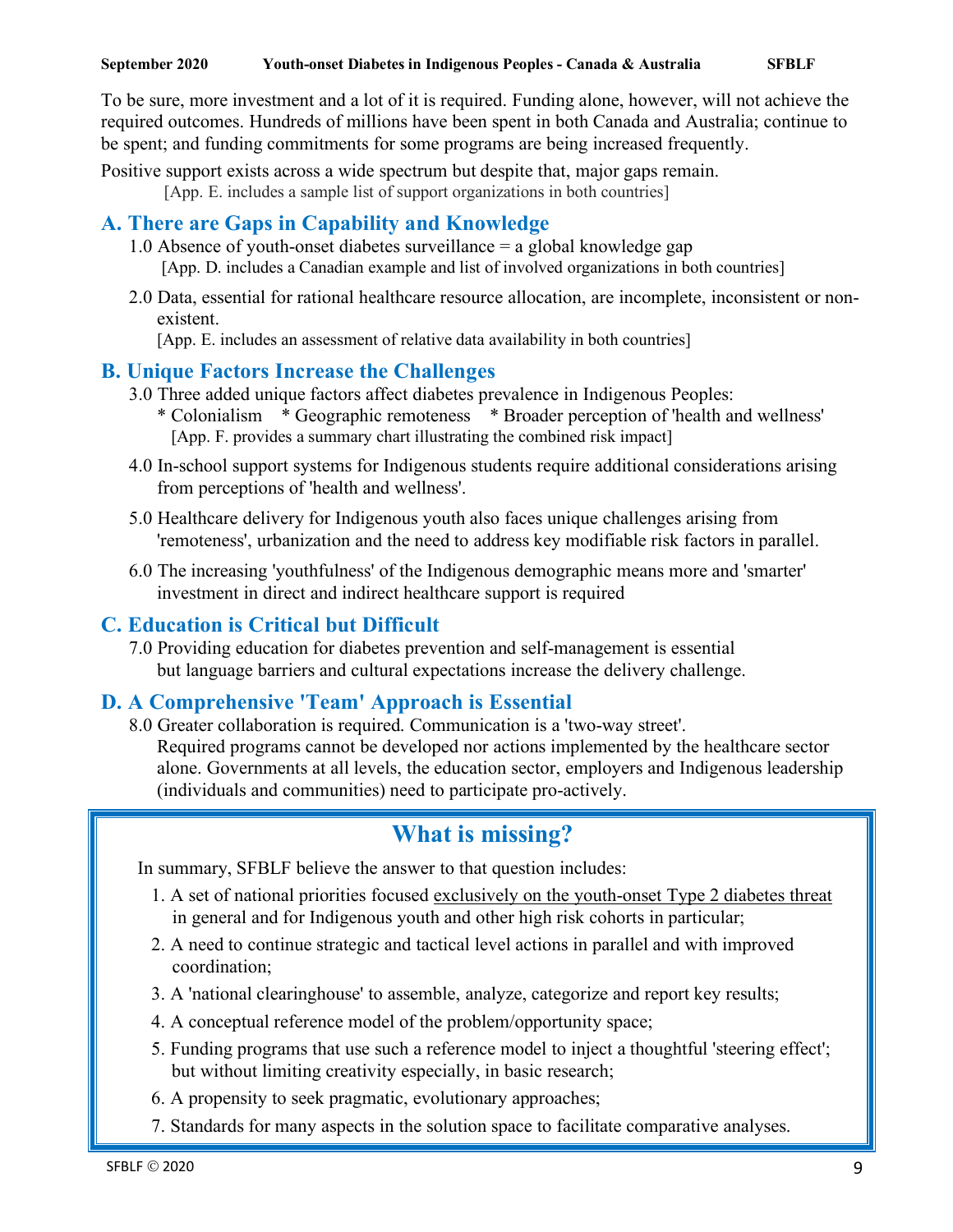# **Opportunities for Action**

#### **Improvement opportunities abound. It is helpful to consider these in four broad categories.**

# **Create a national strategic context for youth-onset diabetes**

Canada introduced a 5-year national diabetes strategy in 1999 that included the 'Aboriginal Diabetes Initiative'. The latter was expanded to a 3-phase program ending in 2015. The recent 'Diabetes 360' proposal from Diabetes Canada (2018) provides a framework for a national strategy and also includes specific consideration of Indigenous peoples. Diabetes Canada have asked the federal government for \$30 million to enable the program.

Australia has a national diabetes strategy (2016-20) supported by implementation guidelines and a long list of tracking metrics. Among the goals is one directed specifically at Indigenous peoples.

Both countries have initiated major, national 'Reconciliation' actions to mitigate the devasting impact of colonialism on their Indigenous peoples. All of these 'Reconciliation' actions have the potential, directly or indirectly, to improve the 'health and well-being' of Indigenous populations.

What is 'missing' in all of these undertakings is a matter of emphasis. A more specific, balanced, nationally coordinated approach is required with an immediate focus on the urgent need to confront the youth-onset Type 2 diabetes threat in general and for Indigenous and other high risk cohorts in particular.

# **Set and enable key priorities**

## **Priorities for Immediate Action**

- 1. Continue and strengthen aggressive national diabetes prevention programs with increased emphasis on youth.
- 2. Solve the youth-onset Type 2 diabetes surveillance problem. Virtually every published study with a focus on youth-onset diabetes identifies this need yet the current actions, including audits and benchmarking, reflect a dominant focus on adults in most countries.
- 3. Close the information gaps that surround the fundamental surveillance problem; e.g., progress of training for, and implementation status of, in-school support processes; the demographics for students living with diabetes at Board if not school level; tracking and reporting of the extent to which national guidelines for youth-onset diabetes screening are actually being followed.
- 4. A systematic, objective, national review of existing surveillance information systems and capability in order to identify opportunities for early incremental improvement vs building new systems.
- 5. An assessment of the potential for more affordable, or even 'free', access to technology devices and software applications that support the diabetes self-management process.
- 6. A systematic review of language translation needs required to broaden easy access to educational resources for both prevention programs and self-management support.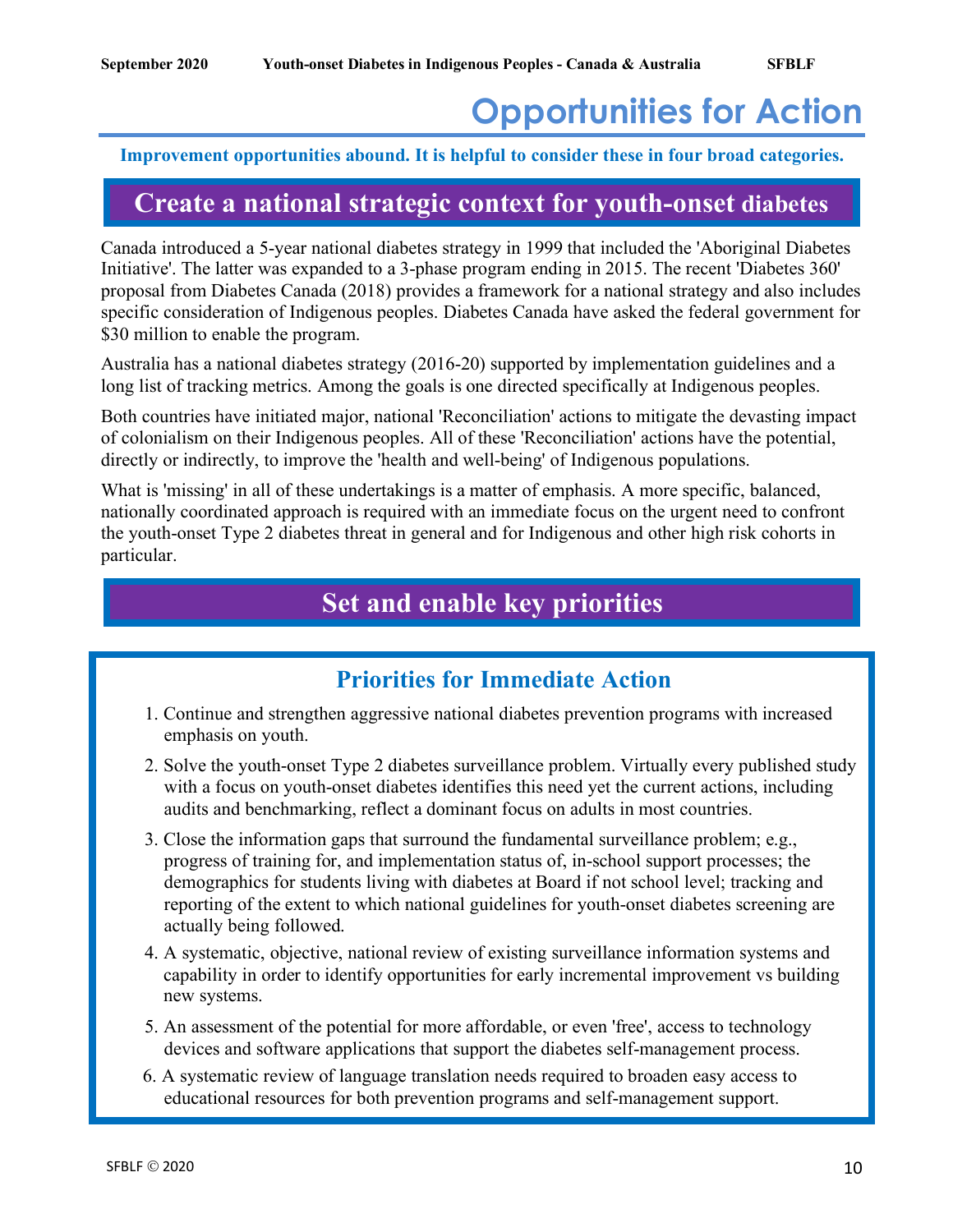# **Enlist the help of the school system**

#### **Number of students at risk?**

- \* Canada had 4.9 million students enrolled in 15,500 elementary and secondary schools at the end of 2018.
- \* At the end of 2019, Australia had 3.9 million students enrolled in 9,503 elementary and secondary schools.

Speculating on how many of these students are at risk of developing Type 2 diabetes would not be a productive exercise. Recognizing, however, that all of them, including their families, would benefit from being aware of the risks for Type 2 diabetes and what actions they can take to reduce their risk is a worthy objective.

#### **A 'real life' example**

Over 4,000 students, grades 4 to 12, have participated in the SFBLF School Tours program, usually in classes ranging from 25 to 40 students plus 1 or 2 teachers and occasionally volunteer parents. At the outset of every tour, students are asked to raise hands in response to two questions:

#### **"Do you have diabetes?"**

#### **"Do you have family members living with diabetes?"**

Responses to the first question usually result in zero to 3 or 4 hands being raised.

Responses to the second question, without exception, range from a low of 25% to a high of 85%

If those youth are referencing parents and/or siblings, they are all at greater risk of Type 2.

### **Opportunities for action**

Schools could help with three related actions:

#### **1. Raise awareness and help with prevention**

- \* Hold an annual school-wide Diabetes Awareness Day
- \* Encourage all students to learn more about diabetes including discussion with families
- \* Emphasize importance of healthy diet, daily exercise, and an appropriate body weight
- \* Encourage students to take the SFBLF online Type 2 Diabetes Risk Self-Assessment Quiz

#### **2. Implement an in-school support process for students with diabetes**

An elementary school in Winnipeg, Manitoba, Canada was the first winner of a 'gold' level award from the SFBLF National Recognition Program for Schools. This pragmatic, costeffective approach focuses the training challenge by using Diabetes Response Teams that include peers; leadership by example through teachers with diabetes demonstrating their blood glucose tests in front of students; and a very clever 'sugar low' alert card provided to all students with diabetes. The details are included here as Appendix B.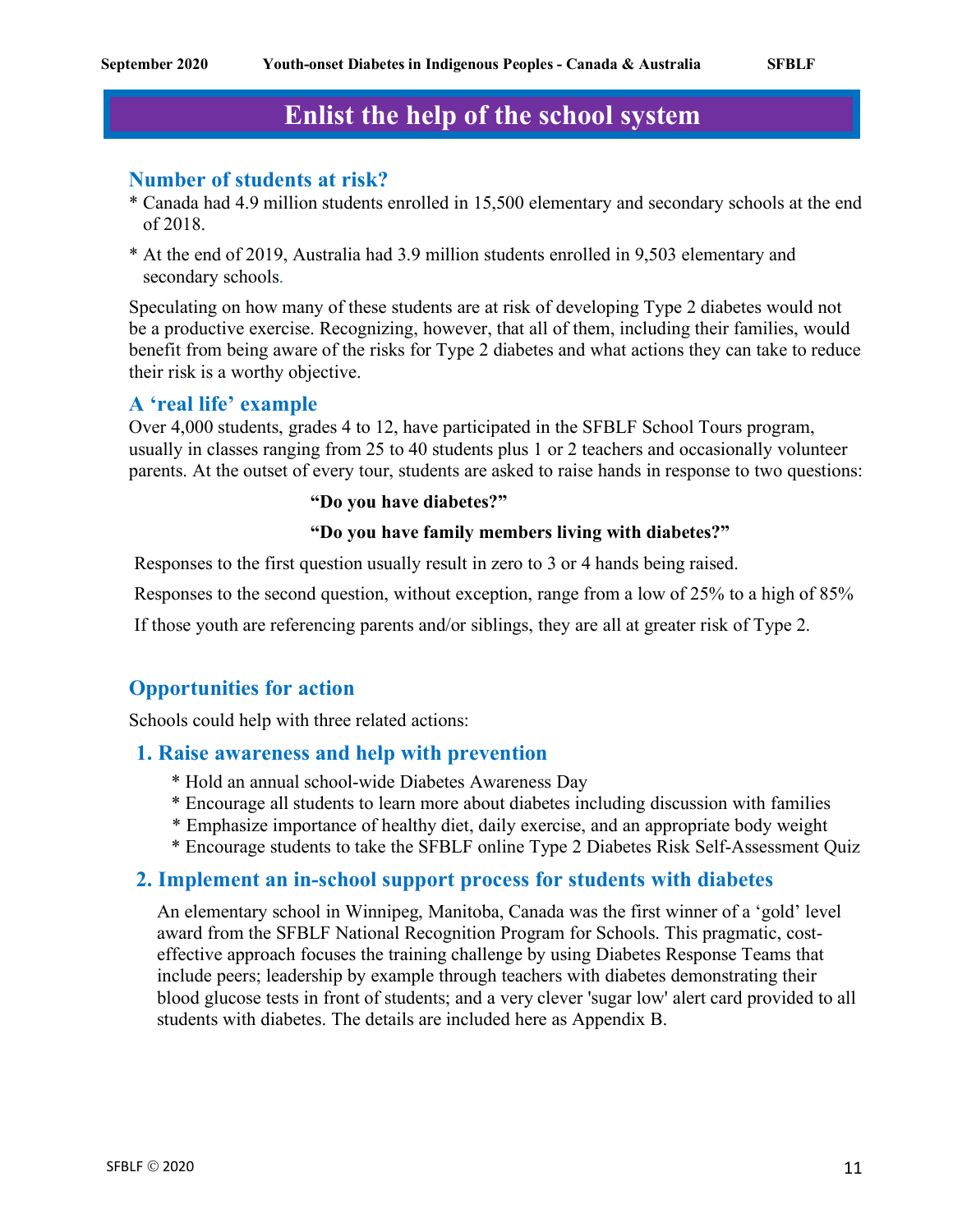### **3. Contribute to collective knowledge of youth-onset diabetes prevalence**

**'Count first; extrapolate later':** a first step to obtain early and improved insights as part of meeting the youth-onset diabetes surveillance challenge.

School systems hold the potential to make a significant contribution to narrowing the surveillance data gap for youth-onset diabetes relatively quickly and at modest cost.

#### **Need for a pragmatic approach**

The much larger problem of assembling a comprehensive National Diabetes Registry needs to be solved in both countries, BUT the urgent imperative is to focus first on our youth.

Since youth-onset Type 1 cases usually require a paediatric intervention at the outset, hospitals should have the details regarding youth-onset Type 1. Likewise, Paediatric Diabetes Education Centres (PDECs) should have reasonably complete data for Type 1 patients. If they have the data, no evidence could be found that it is being shared routinely with the public.

Every student living with a chronic disease, including diabetes, is expected to register, or at least identify, that condition with the school system. The expanding implementation of essential processes for in-school support of students with diabetes adds further incentive to collect these data. Some school boards require such data be reported centrally.

Sharing the diabetes data while preserving anonymity for specific students would quantify the current status and provide a basis for routine updating. That outcome is within practical reach if the school systems have the will to help. This is not a scientific nor complete solution obviously, but would provide significant progress relative to our current state of knowledge.

It is just a 'count' but sustaining the process on an annual basis would also provide new insight regarding 'trends'.

Such a process also would serve to increase awareness of the youth-onset diabetes threat.

#### **A question of ethics?**

Surveillance data are valuable only if used to identify the need for prompt interventions; educate; and inform rational resource allocation decisions to improve health outcomes.

In the context of the school system, how can one contribute to these goals while maintaining essential student privacy?

The process requires students remain anonymous in terms of public data reporting. Yet, if as a result of collecting such data, a student is identified as at risk of diabetes, or diabetes-related complications, one would like to take action to help.

A practical answer lies in design of a process that leaves students anonymous to the external system but easily identified, if necessary, within an individual school.

> Appendix C.. describes a detailed process and data collection tools to achieve the above outcome.

SFBLF designed such a process in 2015 and have been looking ever since for even one school to implement the process and set an example for others.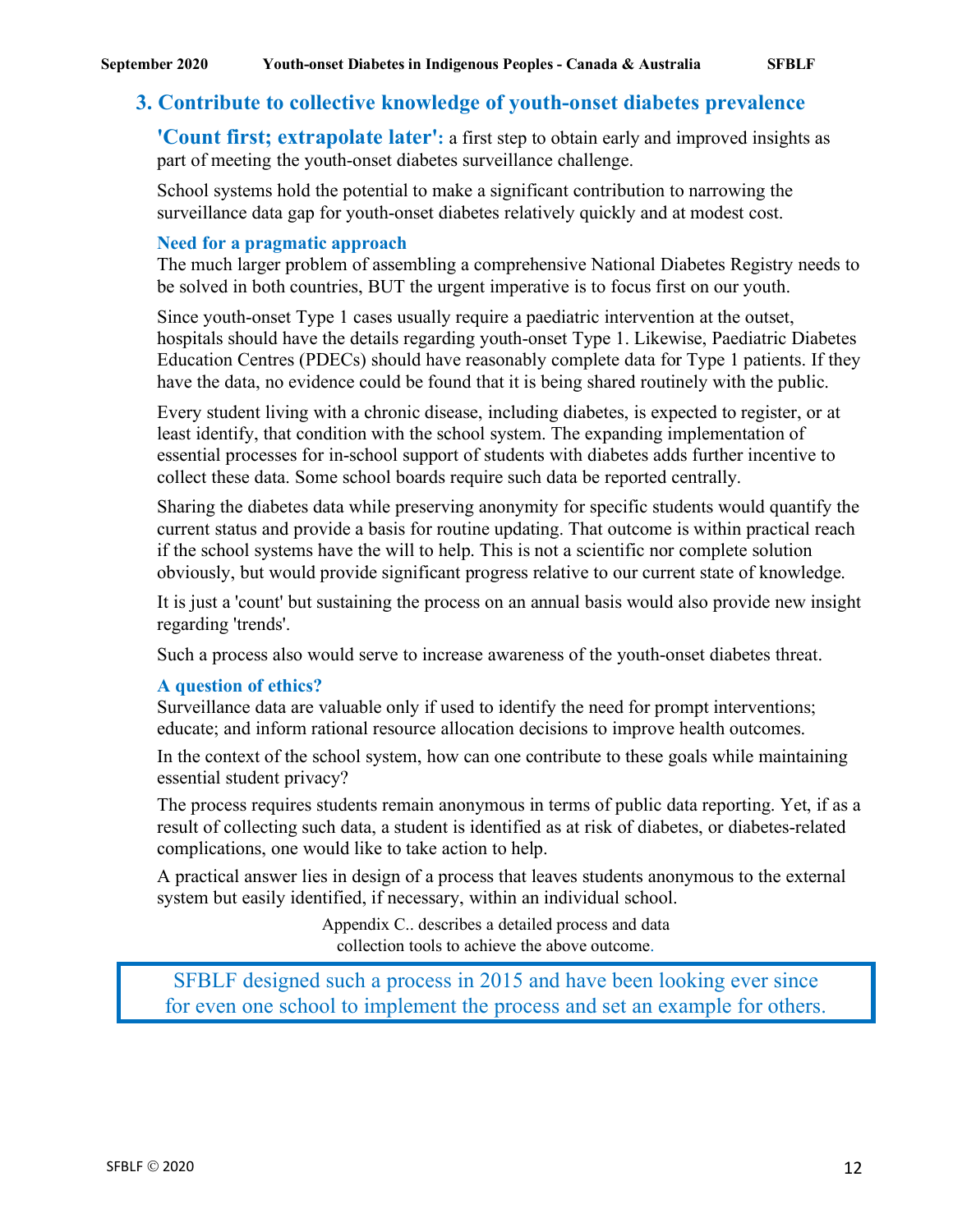# **Emulate successful approaches**

#### **1. Engage peers for prevention**

Many programs that exist to engage youth in activities that promote healthy lifestyles are not suited to the unique needs and traditions of Indigenous Peoples. The Indigenous Youth Mentorship Programs (IYMP) at the University of Manitoba and at the University of Alberta reflect what is needed to make a difference for Indigenous youth.

#### **2. Ensure the appropriate outreach for research involving Indigenous Youth**

The Canadian and Australian collaborative initiatives, DREAM and DIABETES Across the LIFECOURSE, [details in the full Report] reflect successful collaborative partnerships with Indigenous communities.

#### **3. Expand Indigenous educational opportunities for medical learners, faculty and staff**

In response to the Truth and Reconciliation Commission of Canada's Calls to Action, the Faculty of Medicine at the University of Toronto have expanded support for Indigenous members of their community; introduced a holistic and humanistic approach where Indigenous history, values and knowledge are respected and valued; and established an Elder-in-Residence role to support learners across U of T Medicine.

#### **4. Continue and strengthen international sharing of knowledge for prevention of youth-onset diabetes in Indigenous communities**

In 2006, a joint International Diabetes Federation/ADA Symposium held as part of the 66<sup>th</sup> Scientific Sessions of the American Diabetes Association (ADA) addressed the issue of diabetes in indigenous populations, focusing on 3 high-risk groups from different regions of the world: Indigenous Canadians, Native Americans, and the people of the Torres Straight Islands.

This Symposium considered several related perspectives: the rising tide of obesity; diabetes complications; clinical management; and primary prevention.

A published report of this Symposium ended with the following observation:

*Recent examples of community-based primary prevention approaches and strategies to improve clinical management of diabetic patients are promising, although there is an urgent need for wider dissemination and institutionalization of these programs.*

# **Opportunities for action?**

The closing statement from the above Symposium is an example of dozens of such evidence-based needs addressing prevention, detection, surveillance and treatment that have been identified repeatedly in many published papers. The unanswered question is,

**Who is responsible and accountable for ensuring that the required actions occur?**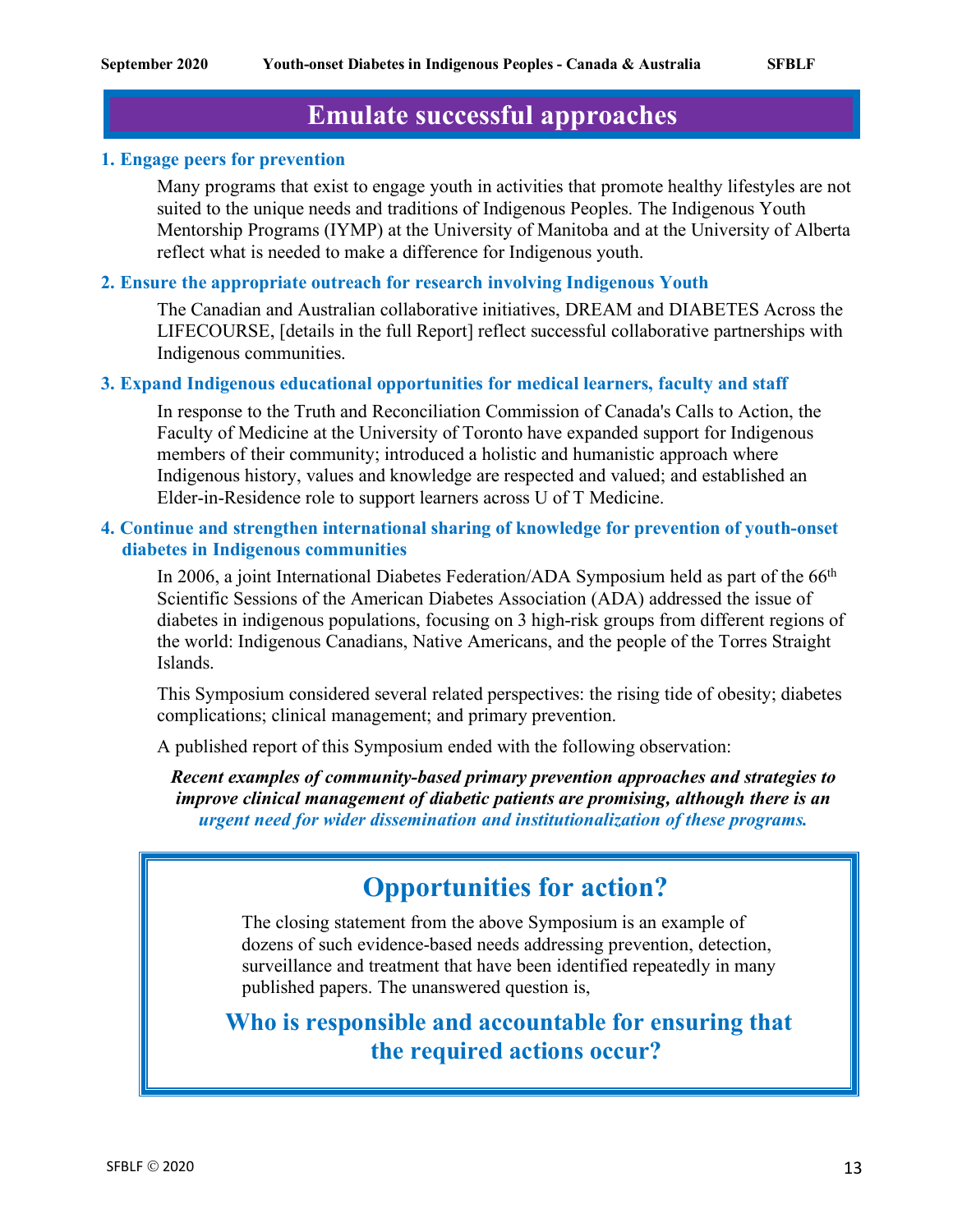# **App. A. SFBLF free tools and resources**

The following provide support for youth, families and their healthcare providers. All can be accessed for free on the SFBLF web site. All are optimized for access from mobile devices.

#### **Prevention**

\* *Understanding Diabetes* eLearning course bantinglegacy.ca/understanding-diabetes The purpose of this self-paced course is to raise awareness about, and understanding of, diabetes and related risks, to foster prevention and to help youth living with diabetes to anticipate and prepare for the transition from paediatric to adult health care.

It consists of 3 short, narrated, graphics-supported Modules that together explain diabetes, the risks it presents for the collective well-being of the family; practical preventative steps that can be taken to reduce Type 2 risks; risk of complications in either Type 1 or Type 2; and how to prepare for a successful transition from the paediatric to adult healthcare system.

- \* *Type 2 Diabetes Risk Self-Assessment for Youth (8 – 18)* bantinglegacy.ca/survey This tool is neither diagnostic nor predictive; just a fun, easy way to provide youth with awareness and encourage further screening if their 'score' indicates such would be prudent.
- \* *Infographics and Action* bantinglegacy.ca/prevention-campaign The SFBLF Diabetes Awareness and Prevention Campaign includes suggested actions for families, schools and teachers, employers, municipalities, healthcare providers and pharmacies.

Included are 8 Infographics that can be downloaded and printed; 3 of which are specifically designed for use by schools to raise awareness of what it means to live with diabetes as well as to minimize peer bullying.

### **Self-management support**

The purpose of this tool is to encourage youth to dialogue with their caregiver about food security worries. The questionnaire can be completed online and the result downloaded to share with a caregiver or be emailed prior to a clinic appointment. It can be completed on a mobile device while waiting for an appointment.

Organized, reviewed list of free software applications for IOS and Android devices to help with the diabetes self-management task.

### **Helping to bridge the HCP communication gap**

#### \* *Mental Health & Diabetes in Youth* **eLearning** bantinglegacy.ca/e-learning

The purpose of this self-paced course is to enhance understanding of respective challenges facing healthcare providers who support youth living with diabetes and those who support youth living with mental health challenges; nurture cross discipline communication; and provide planning and implementation frameworks, references and resource material.

The course is narrated, illustrated and includes 5 Modules. Estimated time for successful completion is 5 – 10 hours including study of additional resources provided. This course has been accredited by the Australian Diabetes Educators Association (ADEA). Completion of the course including a submission of the Overall Course Quiz with a result of 75% or better will result in a formal Certificate of Completion.

# \* *Food and You* bantinglegacy.ca/diabetes-and-food-survey

## *\* Software application support* bantinglegacy.ca/youth-diabetes/sm-apps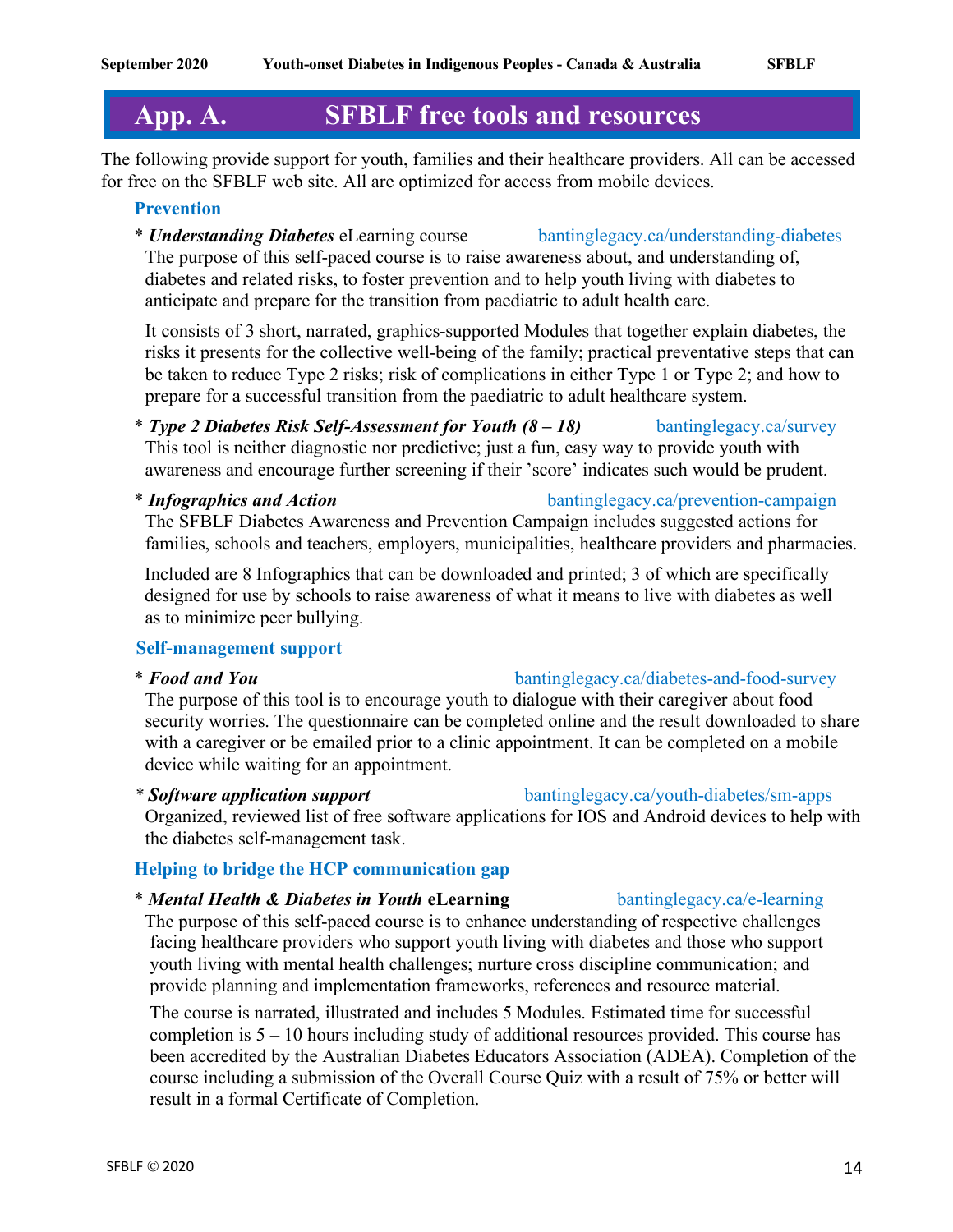# **App. B. 'Gold Level' approach to in-school support**

The following practices were developed, and are in routine use, by an elementary school in Winnipeg, Manitoba, Canada. This school was the first winner of a 'gold level' award from the SFBLF National Recognition Program for Schools.

#### **Focus the training challenge**

General diabetes training for teachers and support staff is demanding and requires persistence.

- 1. Optimize the impact by creating a small Diabetes Response Team (DRT) for each student living with diabetes (or designated groups if numbers dictate).
- 2. Include trained student peers on the DRT.
- 3. Have a DRT member present to provide support for field trips and sporting events.

#### **Lead by example**

4. Encourage teachers who are living with diabetes to 'demonstrate' their blood sugar tests in front of students and thereby help to raise awareness and reduce 'stigma' and increase comfort levels for students with diabetes.

#### **Enlist peers and reduce 'sugar low' impact risk**

5. Provide a two-sided, "brightly coloured, laminated card" to all students living with diabetes to be handed to a classmate who will seek immediate help for a 'sugar low' as instructed on the card. Engaging peers helps to reduce peer bullying.

**ATTENTION** Please contact the office and say what is on the other side of this card

"Please page the DRT to Room 12"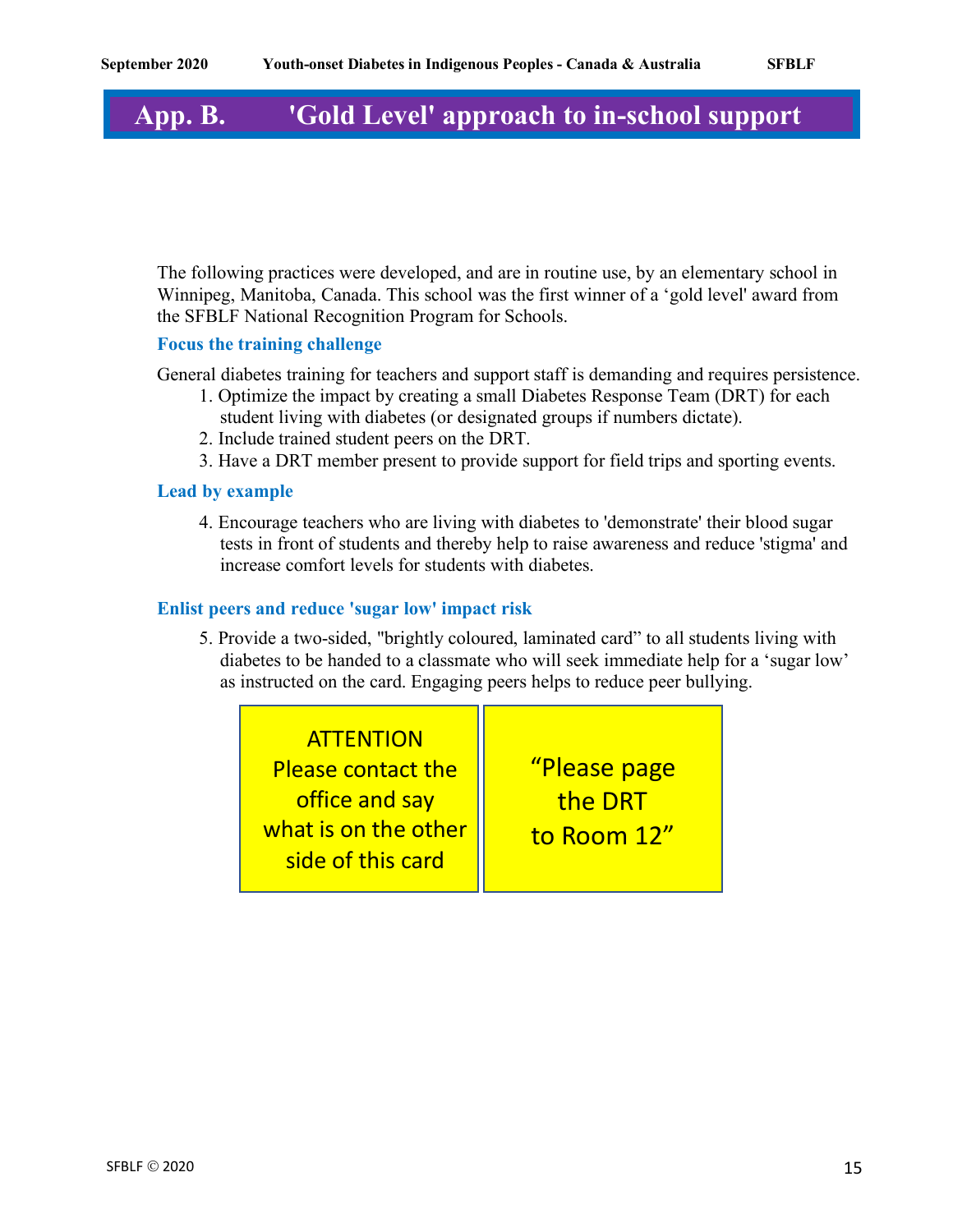# **App. C. How schools can help with surveillance**

## **Project Objectives**

- 1. The primary objectives of this project are:
	- a. "Count the number of students in the elementary and secondary school system living with either Type 1 or Type 2 diabetes".
	- b. Conduct that count in a manner which protects student privacy and that facilitates annual repetition in order to gain insight regarding relevant trends.
- 2. There are 2 secondary objectives:
	- a. Promote diabetes prevention by raising awareness and understanding of diabetes.
	- b. Create further incentive for schools to implement an in-school support process for students with diabetes.

## **Count the Children – Process Overview**

- a. Appoint a staff member as the Project Contact person for the study team.
- b. Compile an integrated list of all students living with diabetes (Type 1 or Type 2) by grade
- c. Assign a unique ID number to each student [the resulting Table is to be held securely by the school for cross-reference purposes should follow up be required in the interests of the student's health and well-being]
- d. Advise all involved parents/guardians of the study and obtain parental permission letters where necessary.
- e. Inform all involved students that:
	- > their data will be used in a study to improve collective knowledge of youth-onset diabetes.
	- > their privacy will be protected and no external investigator will be aware of individual student names

[If the school already has a registration process for students with diabetes and/or if the school requires an annual Individual Care Plan to be filed with the school, those documents may provide some of the data being sought.]

- f. Transfer data from the registration document or the Individual Care Plan for each student to the anonymous Diabetes Surveillance Data Collection Sheet and have each student complete any missing data. [sample Data Collection Sheet attached]
- g. Mail the completed data sheets with the covering Transmittal Form to the external study coordinator.

#### **Study Protocol**

- \* No data will be shared between or among participating Boards or any third party without prior written agreement from involved Boards
- \* No member of the Study team will approach, interview or seek identification of any student.

### **Documents List**

- 1. School identification sheet
- 2. CONFIDENTIAL Cross-reference table 3. CONFIDENTIAL Data Collection Sheet
	-
- 
- 4. Transmittal Form 5. Parental permissions letter (use if required)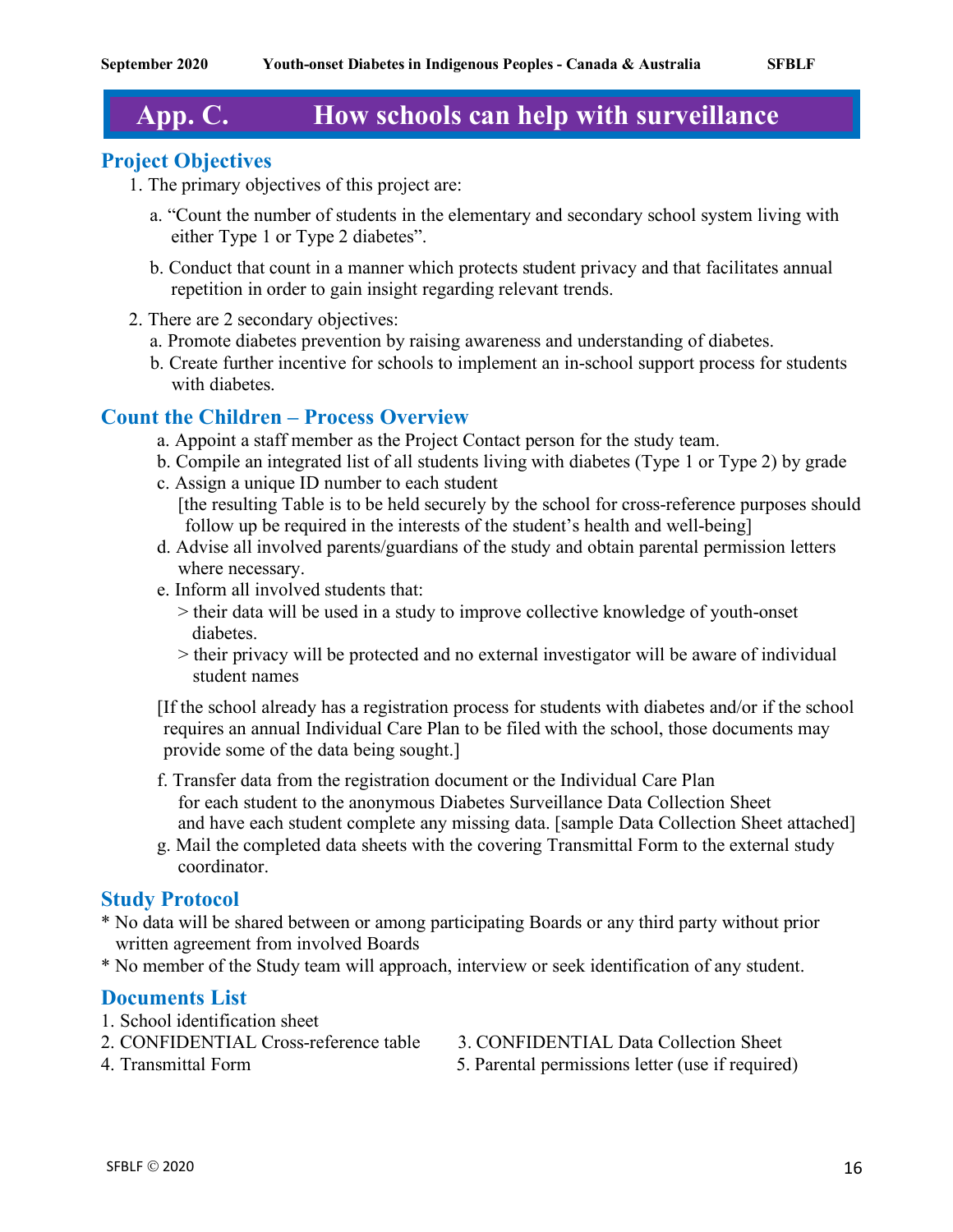REDERICK BA



Thank you very much for your help

ı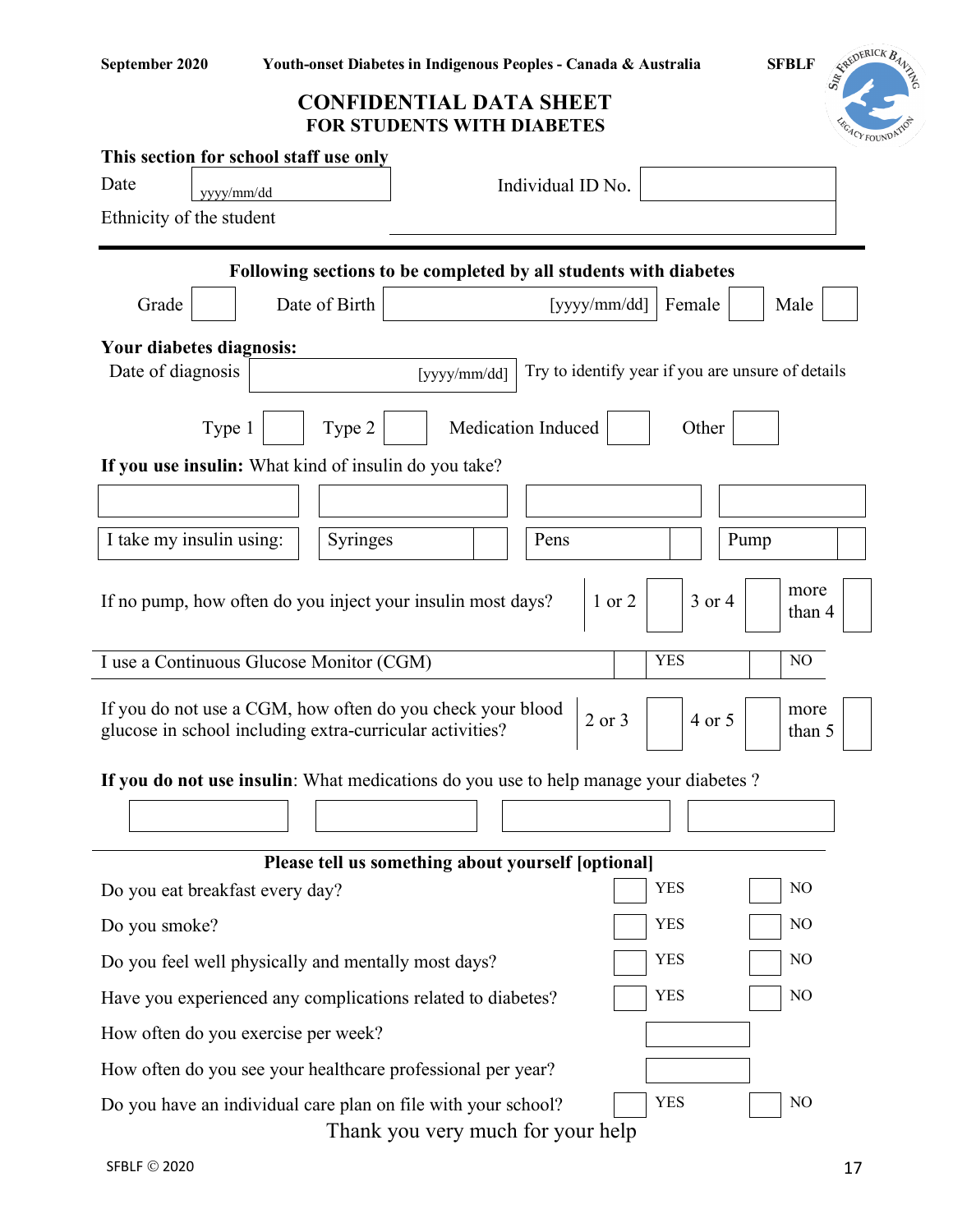# **App. D. Surveillance Perspectives**

## **Table 2.2: Illustrating National Surveillance Gaps and Inconsistencies - Canada**

|                           | <b>Statistics Canada Systems</b>                             |                                                             |                                               | <b>First Nations</b>                                                 |
|---------------------------|--------------------------------------------------------------|-------------------------------------------------------------|-----------------------------------------------|----------------------------------------------------------------------|
|                           | Canadian Community<br><b>Health Survey</b><br>(CCHS) StatCan | Canadian Health<br><b>Measures Survey</b><br>(CHMS) StatCan | Aboriginal<br>Peoples Survey<br>(APS) Statcan | <b>First Nations Regional</b><br>Health Survey (RHS)<br><b>FNIGC</b> |
| Children/Youth<br>Content | 12 years of age and<br>older                                 | 3 - 79 years of age                                         | 15 years and<br>older                         | * 11 and under<br>$*12 - 17$<br>* 18 and older                       |
| FN - On Reserve           | omitted                                                      | omitted                                                     | omitted                                       | included                                                             |
| FN - Off Reserve          | <i>included</i>                                              | included                                                    | included                                      | included                                                             |
| Metis                     | not identified                                               | not identified                                              | included                                      | omitted                                                              |
| Inuit                     | not identified                                               | not identified                                              | included                                      | omitted                                                              |
| Frequency                 | annual                                                       | 2 year cycles;<br>diabetes incl in all<br>cycles            | every 5 years                                 | evolving in Phases<br>since 1997; Phase 3<br>reported in 2018        |

### **Table 2.3: Surveillance Organizations, Systems and Capability - Examples**

| <b>Factor</b>                                                                                          | <b>Canada</b><br><b>Australia</b>                      |                                                     |  |
|--------------------------------------------------------------------------------------------------------|--------------------------------------------------------|-----------------------------------------------------|--|
| <b>Surveillance Organizations</b>                                                                      |                                                        |                                                     |  |
|                                                                                                        |                                                        |                                                     |  |
| <b>National with</b>                                                                                   | 1. PHAC - Public Health Agency of Canada               | 1. AIHW - Australian Institute of Health            |  |
| <b>General health</b>                                                                                  | 2. StatCan - Statistics Canada                         | and Welfare                                         |  |
| focus                                                                                                  | 3. CIHI - Canadian Institute for Health                | 2. ABS - Australian Bureau of Statistics            |  |
|                                                                                                        | Information                                            | 3. NHS – National Health Service                    |  |
| <b>National with</b>                                                                                   |                                                        |                                                     |  |
| <b>Diabetes focus</b>                                                                                  | 4. DC - Diabetes Canada                                | 4. NDSS - National Diabetes Services                |  |
|                                                                                                        |                                                        | Scheme (operated by DA)                             |  |
| Indigenous-                                                                                            | 5. National Collaborating Centre for Indigenous        | 5. DA - Diabetes Australia                          |  |
| specific                                                                                               | 6. ANDA - Australian National Diabetes Audit<br>Health |                                                     |  |
|                                                                                                        | 6. First Nations Information Governance Centre         | [Adults only]                                       |  |
|                                                                                                        |                                                        | 7. Australian Bureau of Statistics (NATSISS)        |  |
|                                                                                                        |                                                        | 8. AIHW - Australian Institute of Health & Welfare  |  |
|                                                                                                        |                                                        | (AATSIHS)                                           |  |
| Other organizations with a surveillance activity exist at the Provincial, State and Territorial levels |                                                        |                                                     |  |
| <b>Surveillance Systems</b>                                                                            |                                                        |                                                     |  |
|                                                                                                        | 1. Canadian Chronic Disease Surveillance System        | 1. National Diabetes Services Scheme (NDSS)         |  |
| <b>Relating to youth</b>                                                                               | 2. Canadian Paediatric Surveillance Program            | 2. National Health Survey (NHS)                     |  |
| at least in part                                                                                       | 3. Canadian Community Health Survey                    | 3. National Survey of Mental Health and Wellbeing   |  |
|                                                                                                        | 4. Canadian Health Measures Survey                     | (NSMHWB)                                            |  |
|                                                                                                        | 5. Survey on Living with Chronic Disease in            | 4. National Survey of Children's Health             |  |
|                                                                                                        | Canada - diabetes component                            |                                                     |  |
|                                                                                                        |                                                        |                                                     |  |
|                                                                                                        | 6. Aboriginal Peoples Survey                           | 5. National Aboriginal and Torres Strait Islander   |  |
|                                                                                                        | 7. First Nations Regional Health Survey                | Social Survey (NATSISS)                             |  |
| Indigenous-                                                                                            | 8. First Nations Regional Early Childhood,             | 6. Australian Aboriginal and Torres Strait Islander |  |
| specific                                                                                               | <b>Education and Employment Survey</b>                 | Health Survey (AATSIHS)                             |  |
|                                                                                                        |                                                        |                                                     |  |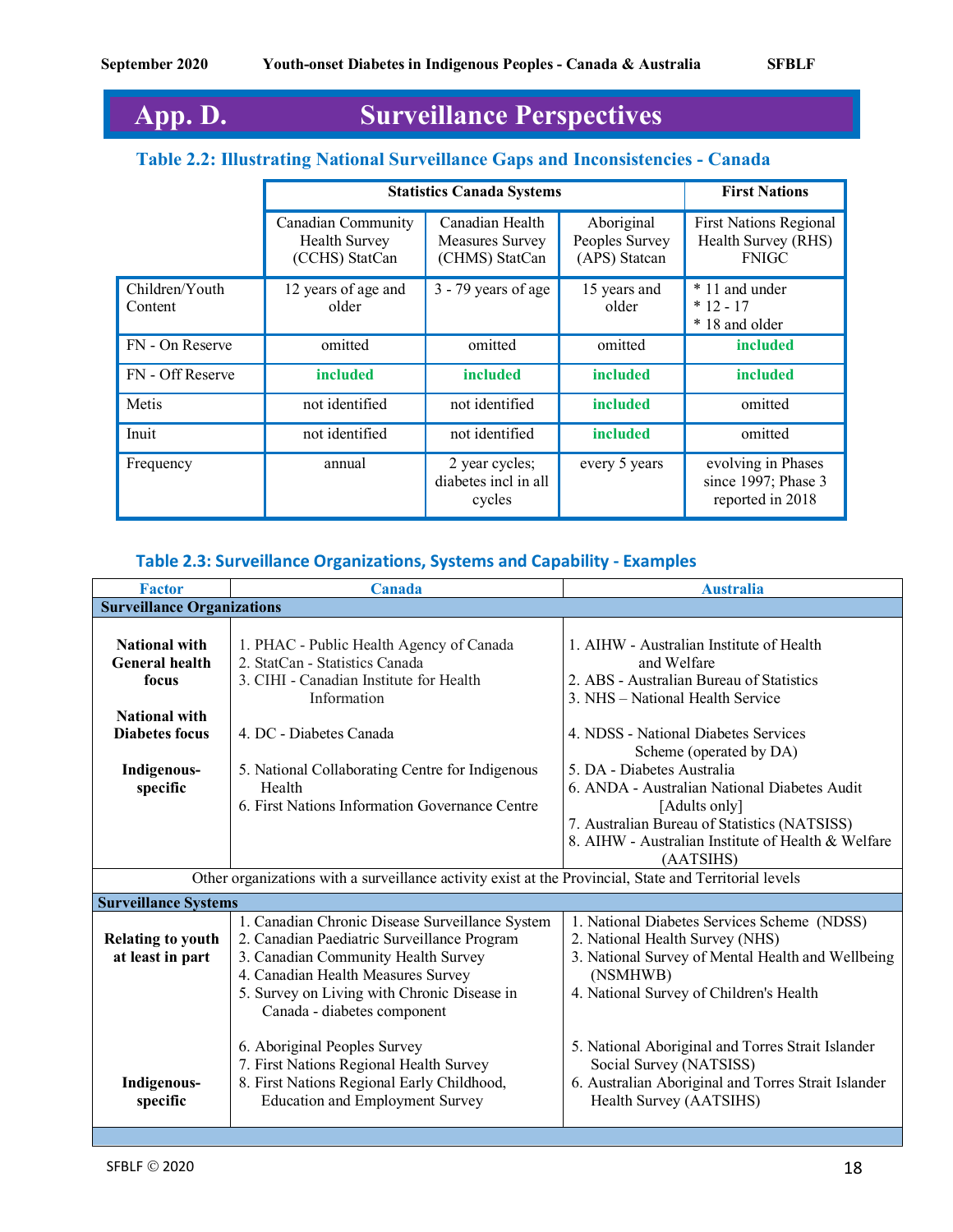# **App. E. Comparative Data Tables**

# **Table CFS 1: Comparative Demographics... Summary**

| <b>Groups</b><br>Indigenous<br>Groups | * First Nations * Métis * Inuit<br><b>Demographics [2016 Census]</b>                                                                                                                                                                                                                                                                                                                                        | * Torres Strait Islanders<br>* Aboriginal<br>Each of these 5 groups has their own distinct identity, history,<br>languages, cultural traditions and spiritual beliefs.<br>A small % in both countries self-identify as being in more than group. |  |
|---------------------------------------|-------------------------------------------------------------------------------------------------------------------------------------------------------------------------------------------------------------------------------------------------------------------------------------------------------------------------------------------------------------------------------------------------------------|--------------------------------------------------------------------------------------------------------------------------------------------------------------------------------------------------------------------------------------------------|--|
|                                       |                                                                                                                                                                                                                                                                                                                                                                                                             |                                                                                                                                                                                                                                                  |  |
|                                       |                                                                                                                                                                                                                                                                                                                                                                                                             |                                                                                                                                                                                                                                                  |  |
|                                       |                                                                                                                                                                                                                                                                                                                                                                                                             |                                                                                                                                                                                                                                                  |  |
| Total<br>Population                   | * Total Indigenous: 1,683,785<br>* 4.9% of the 35.1 million Canadians<br>* 7.9% of the population under age 25                                                                                                                                                                                                                                                                                              | * Total Indigenous: 798,400<br>* 3.3% of the 24.5 million Australians<br>* 6.7% of the population under age 25                                                                                                                                   |  |
| Age 19<br>and under                   | * 715,100 under age 25<br>* 593,725 age 19 and under<br>approx 49% female; 51% male<br>448,090 'School Age' (5-19)<br>* 15,500 schools                                                                                                                                                                                                                                                                      | * 479,040 under age 25<br>age 19 and under - n/a<br>approx 49% female; 51% male<br>* 230,677 'School Age' (5-19)<br>* 9,503 schools                                                                                                              |  |
| Location                              | <b>First Nations</b><br>Aboriginal<br>* >50% in the west (BC, AB, SK, MN)<br>* 63% live in NSW and Queensland<br>* 24.2% in Ontario<br>* 24% in W. Aus and N. Terr.<br>Métis<br>* 80.3% in Ontario and western provinces<br>Torres Strait Islanders (TSI)<br>* > 50% in Queensland<br>Inuit<br>* 75% live in Inuit Nunangat; across the<br>* 24% in NSW (18%) and Vic (6%)<br>northernmost border of Canada |                                                                                                                                                                                                                                                  |  |
| Growth<br><b>Trends</b>               | * Indigenous groups are the youngest<br>population in Canada with 44% less<br>than age 25                                                                                                                                                                                                                                                                                                                   | * Indigenous groups are the youngest<br>population in Australia with nearly 60%<br>less than age 25                                                                                                                                              |  |

# $\frac{1}{2}$  Table 4.1: Examples of Indigenous Support Organizations

| Canada                                                                                                                                                                                                                                                               | <b>Australia</b>                                                                                                                                                    |  |
|----------------------------------------------------------------------------------------------------------------------------------------------------------------------------------------------------------------------------------------------------------------------|---------------------------------------------------------------------------------------------------------------------------------------------------------------------|--|
| Government                                                                                                                                                                                                                                                           |                                                                                                                                                                     |  |
| Indigenous Services Canada (ISC)<br>Crown-Indigenous Relations and Northern<br>Affairs Canada (CIRNAC)                                                                                                                                                               | * National Indigenous Australians Agency<br>(NIAA)                                                                                                                  |  |
| * Health Canada<br>* Statistics Canada                                                                                                                                                                                                                               | * Australian Institute of Health & Welfare<br>(AIHW)<br>* Australian Bureau of Statistics (ABS)                                                                     |  |
| National, Provincial, Territorial Indigenous Groups                                                                                                                                                                                                                  |                                                                                                                                                                     |  |
| * First Nations Information Governance Centre<br>(FNIGC)<br>* Inuit Taniriit Kanatami<br>* Métis National Council (MNC)<br>* National Collaborative Centre for Indigenous<br>Health (NCCIH)<br>* Indigenous Diabetes Health Circle<br>* Union of Nova Scotia Indians | National Congress of Australia's First Peoples<br>* Australian Institute of Family Studies<br>* South Australia Aboriginal Health Partnership                       |  |
| Diabetes Advocacy Groups - with Indigenous-specific or included focus                                                                                                                                                                                                |                                                                                                                                                                     |  |
| * National Indigenous Diabetes Association<br>(NIDA)                                                                                                                                                                                                                 | * Australian Diabetes Educators Association<br>(ADEA)                                                                                                               |  |
| * Diabetes Canada<br>$*$ JDRF                                                                                                                                                                                                                                        | * Australasian Paediatric Endocrine Group<br>* Diabetes Australia<br>$*$ JDRF                                                                                       |  |
| Universities & Research Networks with an Indigenous component                                                                                                                                                                                                        |                                                                                                                                                                     |  |
| * Diabetes Action Canada<br>* Centre for Indigenous Peoples' Nutrition and<br>Environment, McGill University<br>* Institute of Health Economics                                                                                                                      | * Australian Indigenous HealthInfoNet<br>[healthinfonet@ecu.edu.au]<br>* Baker Heart and Diabetes Institute<br>* Royal Darwin Hospital & Menzies Research<br>Centre |  |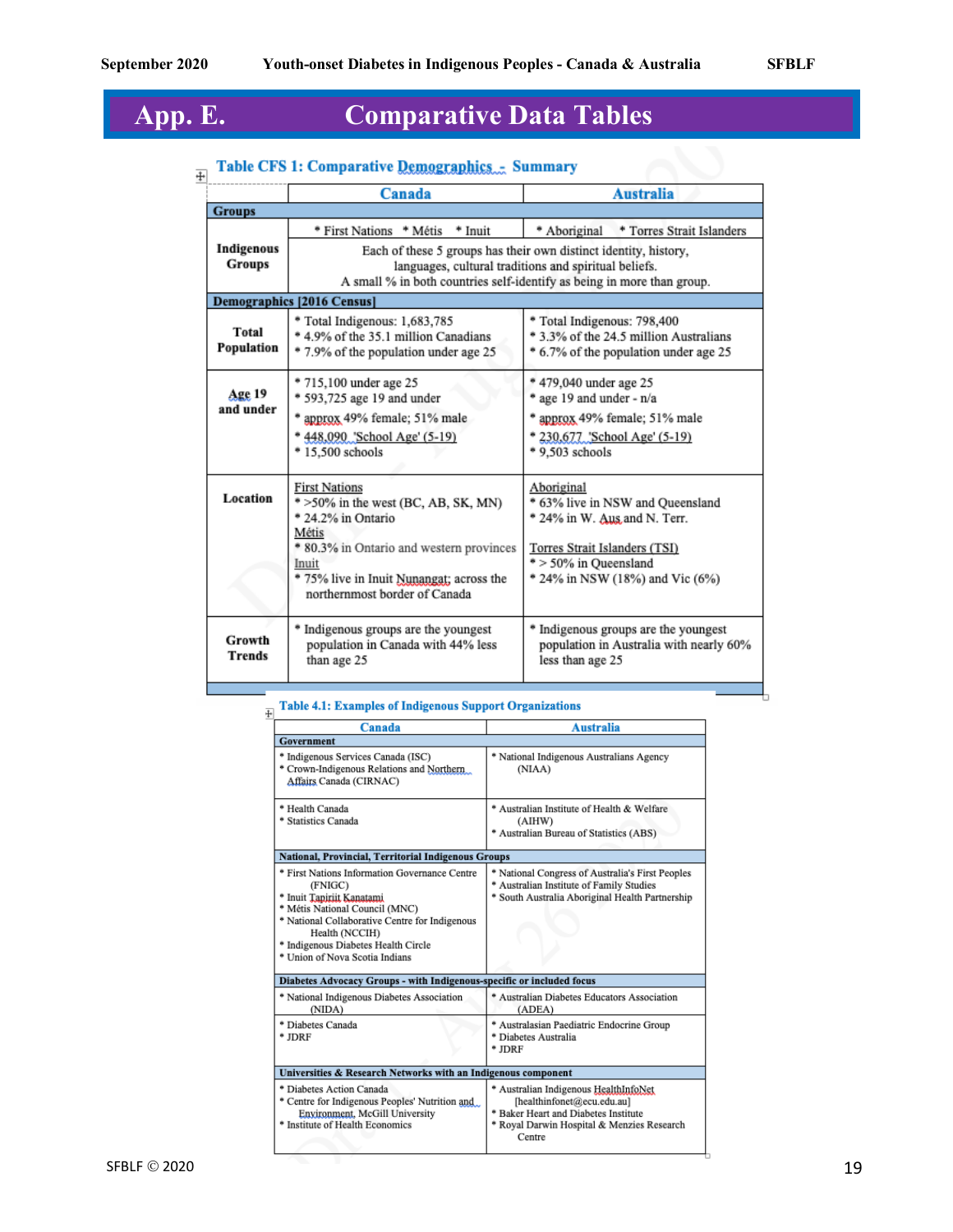### **Questions we tried to answer about Indigenous Youth**

As the Table summarizes, this exploration faces significant gaps in available information.

| <b>Main Topic and Questions</b>                                                                                                          |                 | <b>Available Information</b>                |
|------------------------------------------------------------------------------------------------------------------------------------------|-----------------|---------------------------------------------|
|                                                                                                                                          | Canada          | Australia                                   |
| <b>Demographics</b>                                                                                                                      |                 |                                             |
| 1. Demographic profile for indigenous youth and young adults<br>by Group?                                                                |                 | very good                                   |
| 2. Breakdown within Group by age, gender, location<br>(Province/State/Territory, urban/rural, on- and off-reserve?                       |                 | good                                        |
| 3. Related growth trends?                                                                                                                |                 | fair                                        |
|                                                                                                                                          |                 |                                             |
| <b>Diabetes Surveillance</b>                                                                                                             |                 |                                             |
| 1. Prevalence of youth-onset diabetes among Indigenous Peoples by<br>Group and what are the trends?                                      | poor to<br>none | partial via<br><b>NDSS</b>                  |
| 2. Breakdown of youth-onset diabetes data by Indigenous Group, age,<br>gender and diabetes type?                                         |                 | none                                        |
| 3. Factors unique to Indigenous Peoples that affect diabetes<br>prevalence?                                                              |                 | very good                                   |
| 4. Existing diabetes surveillance systems with a specific or at least an<br>inclusive Indigenous component?                              |                 | good info on systems;<br>mixed data content |
|                                                                                                                                          |                 |                                             |
| <b>Schools</b>                                                                                                                           |                 |                                             |
| 1. School-age Indigenous children/youth attending provincial, state,<br>territorial or exclusively Indigenous schools?                   |                 | incomplete,<br>inconsistent                 |
| 2. Of those schools, how many have in-school support processes for<br>students living with diabetes?                                     | unknown         |                                             |
| 3. Of those in-school support processes, how many include specific<br>accommodation for Indigenous health and wellness expectations?     |                 |                                             |
|                                                                                                                                          |                 |                                             |
| <b>Healthcare Delivery</b>                                                                                                               |                 |                                             |
| 1. To what extent are national guidelines for youth-onset diabetes<br>screening actually being followed?                                 |                 | unknown                                     |
| 2. Identify Impediments to effective and sustained delivery of health<br>care support for Indigenous youth?                              |                 |                                             |
| 3. Identify Socio-cultural factors that influence effective health care<br>delivery for Indigenous youth?                                | good            |                                             |
| 4. Identify National, provincial, state or territorial initiatives to improve<br>delivery of health care support for Indigenous Peoples? |                 |                                             |

#### **Table 3.1: Questions and Available Information - Youth-onset diabetes**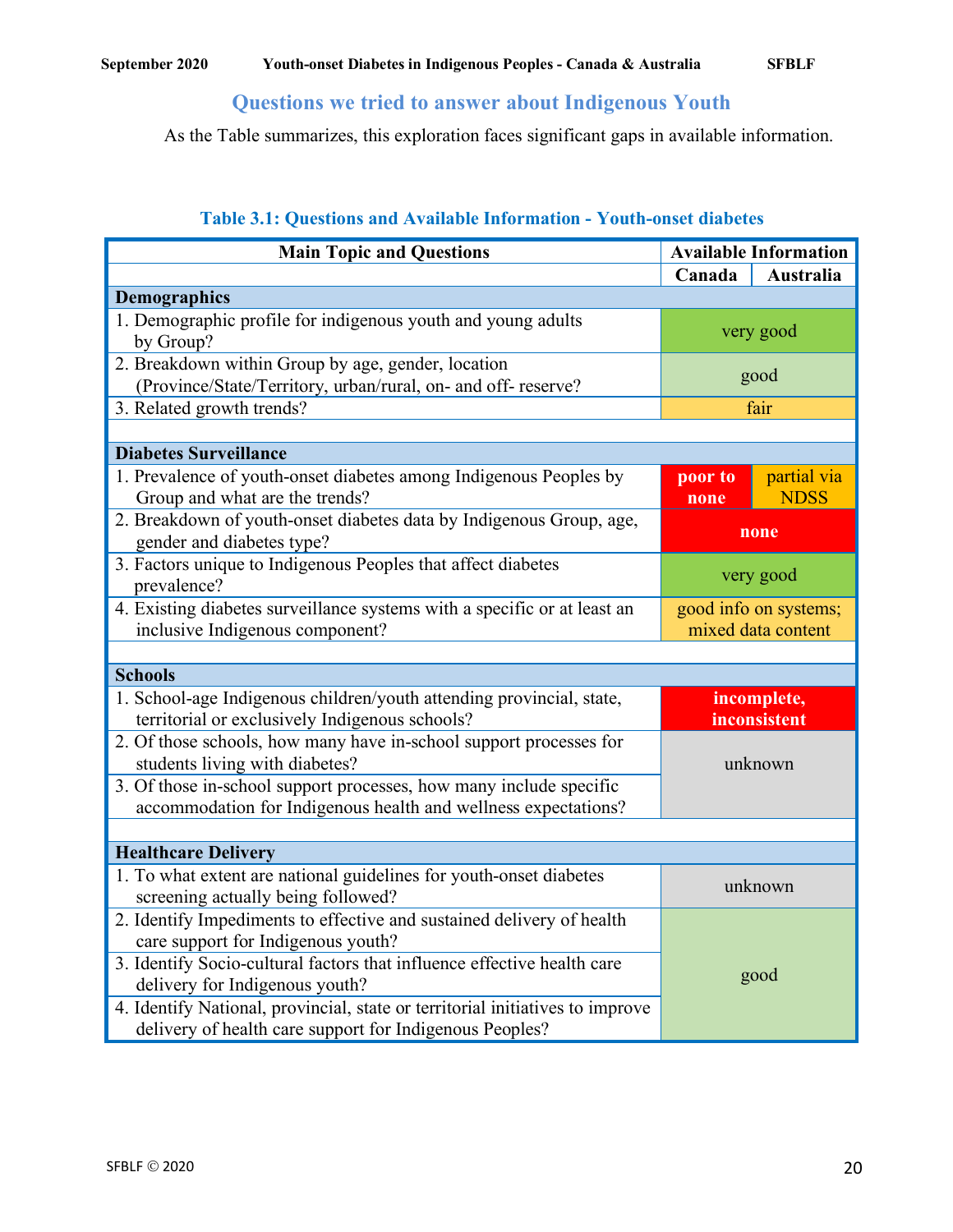# **App. F. Combined Risk Impact for Indigenous Peoples**

|                                                                            | <b>Imposed Context Influence</b>                                                                                                                                                                                           |                     |                                        |                                                                                                                                   |
|----------------------------------------------------------------------------|----------------------------------------------------------------------------------------------------------------------------------------------------------------------------------------------------------------------------|---------------------|----------------------------------------|-----------------------------------------------------------------------------------------------------------------------------------|
| <b>Health/Wellness</b><br>Factor                                           | <b>Historic</b><br>Colonialism                                                                                                                                                                                             | Remote.<br>Location | Nature of<br><b>Diabetes</b>           | Outcome                                                                                                                           |
| Cultural<br>* Language<br>* Land<br>* Spirituality                         | impeded                                                                                                                                                                                                                    | can be positive     |                                        | <b>Cultural Poverty</b><br>* loss of language<br>* disconnections from land<br>and spirituality                                   |
| Economic<br>* Income<br>* Employment<br>* Education<br>* Food<br>* Housing | impeded                                                                                                                                                                                                                    | disadvantage        |                                        | <b>Economic Poverty</b><br>* low income<br>* unemployment<br>* lack of education<br>* food insecurity<br>* poor living conditions |
| Social<br>* Supports<br>* Identity                                         | impeded                                                                                                                                                                                                                    | disadvantage        |                                        | <b>Social Poverty</b><br>* stereotyping<br>* racism<br>* stigmatization                                                           |
| Modifiable Risk<br>* Lifestyle<br>* Diet                                   | impeded                                                                                                                                                                                                                    | disadvantage        | more difficult<br>to modify<br>factors | Higher Incidence &<br>Prevalence                                                                                                  |
|                                                                            |                                                                                                                                                                                                                            |                     |                                        |                                                                                                                                   |
| <b>Unmodifiable Risk</b><br>* Age<br>* Gender<br>* Family History          | intergenerational<br>impact                                                                                                                                                                                                |                     | earlier onset                          | Higher Incidence &<br>Prevalence                                                                                                  |
|                                                                            | Combine to add complexity,<br>impediments and cost for Indigenous<br>* Healthcare Access, Delivery and Research<br>* Diabetes self-management<br>* In-school support<br>* Surveillance<br>* Medical education and training |                     |                                        |                                                                                                                                   |

#### Figure 4.0 Outcomes from imposed context factors affecting Indigenous health